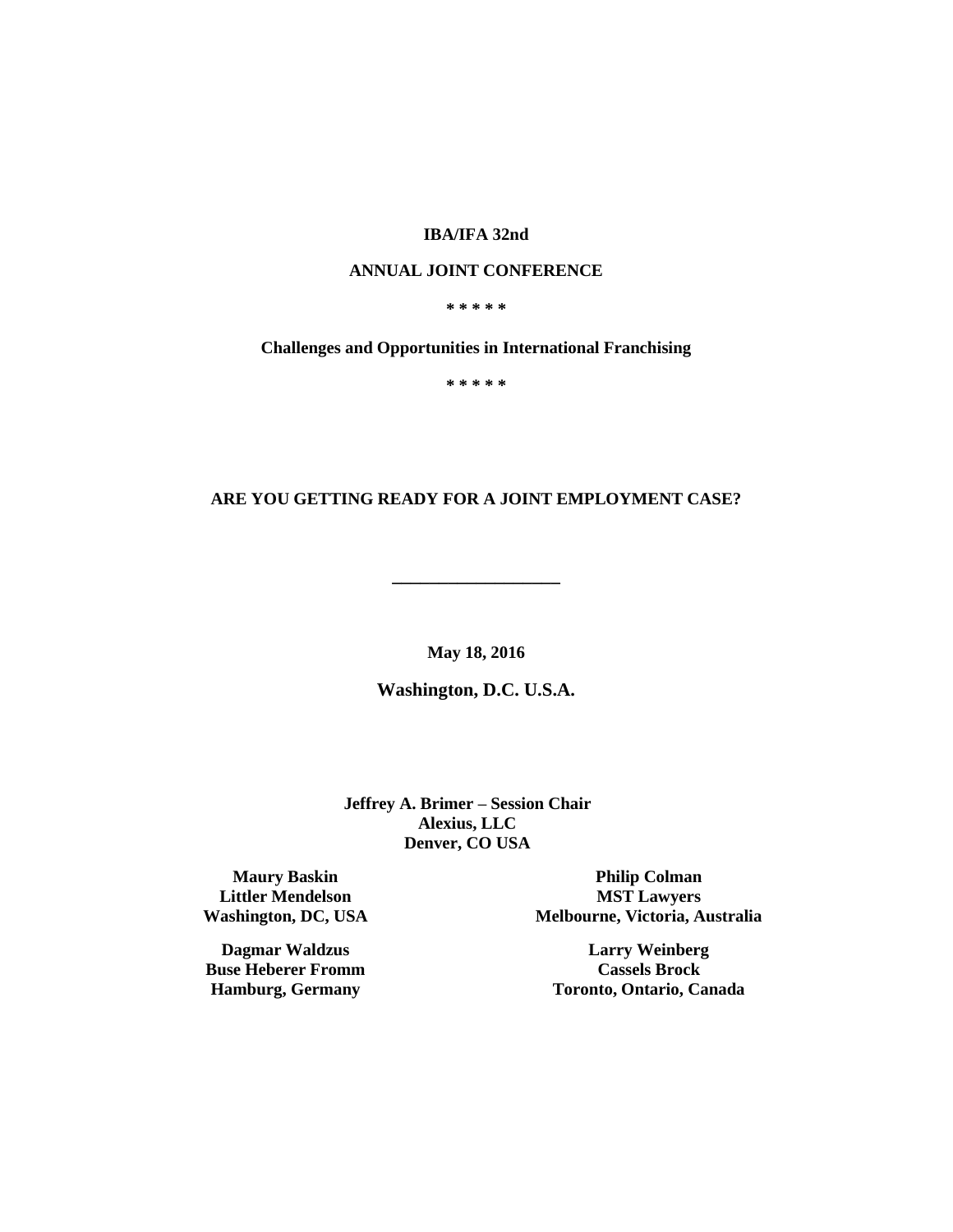| 1. |                  |                                                                                       |
|----|------------------|---------------------------------------------------------------------------------------|
|    | 1.1.             |                                                                                       |
|    | (a)              | Can a master franchisor or direct franchisor be held liable today as a joint employer |
|    | (b)              | Can a franchisor be the employer of its franchisees or their employees?1              |
|    | 1.2.             |                                                                                       |
| 2. |                  |                                                                                       |
|    | 2.1.             |                                                                                       |
|    | (a)              |                                                                                       |
|    | (b)              |                                                                                       |
|    | (c)              |                                                                                       |
|    | 2.2.             |                                                                                       |
|    | $\left(a\right)$ |                                                                                       |
|    | (b)              |                                                                                       |
|    | (c)              |                                                                                       |
|    | 2.3.             |                                                                                       |
|    | $\left(a\right)$ |                                                                                       |
|    | (b)              |                                                                                       |
|    | 2.4.             |                                                                                       |
|    | (a)              |                                                                                       |
|    | (b)              | Other Administrative Agency Rulings On Joint Employer Standards  13                   |
| 3. |                  | <b>RAMIFICATIONS FOR FRANCHISORS, FRANCHISEES AND EMPLOYEES 13</b>                    |
|    | 3.1.             |                                                                                       |
|    | 3.2.             |                                                                                       |
|    | 3.3.             |                                                                                       |
|    | $\left(a\right)$ |                                                                                       |
|    | (b)              |                                                                                       |
|    | (c)              |                                                                                       |
|    | 3.4.             |                                                                                       |
| 4. |                  | <b>ISSUES FOR FRANCHISORS AND MASTER FRANCHISEES DOING BUSINESS  18</b>               |
|    | 4.1.             |                                                                                       |

# **TABLE OF CONTENTS**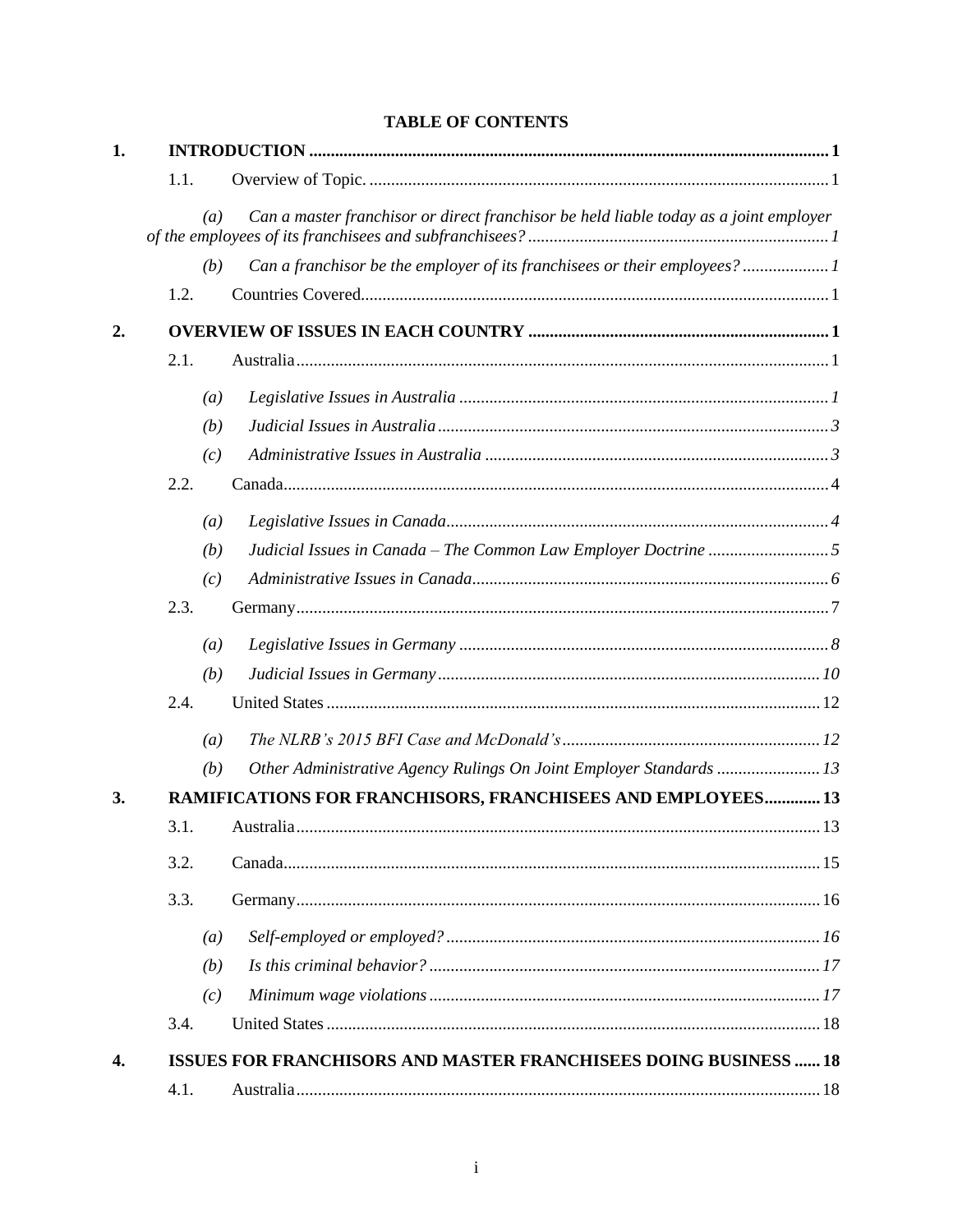|    | 4.2. |  |
|----|------|--|
|    | 4.3. |  |
|    | (a)  |  |
|    | (b)  |  |
|    | (c)  |  |
|    | 4.4. |  |
| 5. |      |  |
|    | 5.1. |  |
|    | 5.2. |  |
|    | 5.3. |  |
|    | 5.4. |  |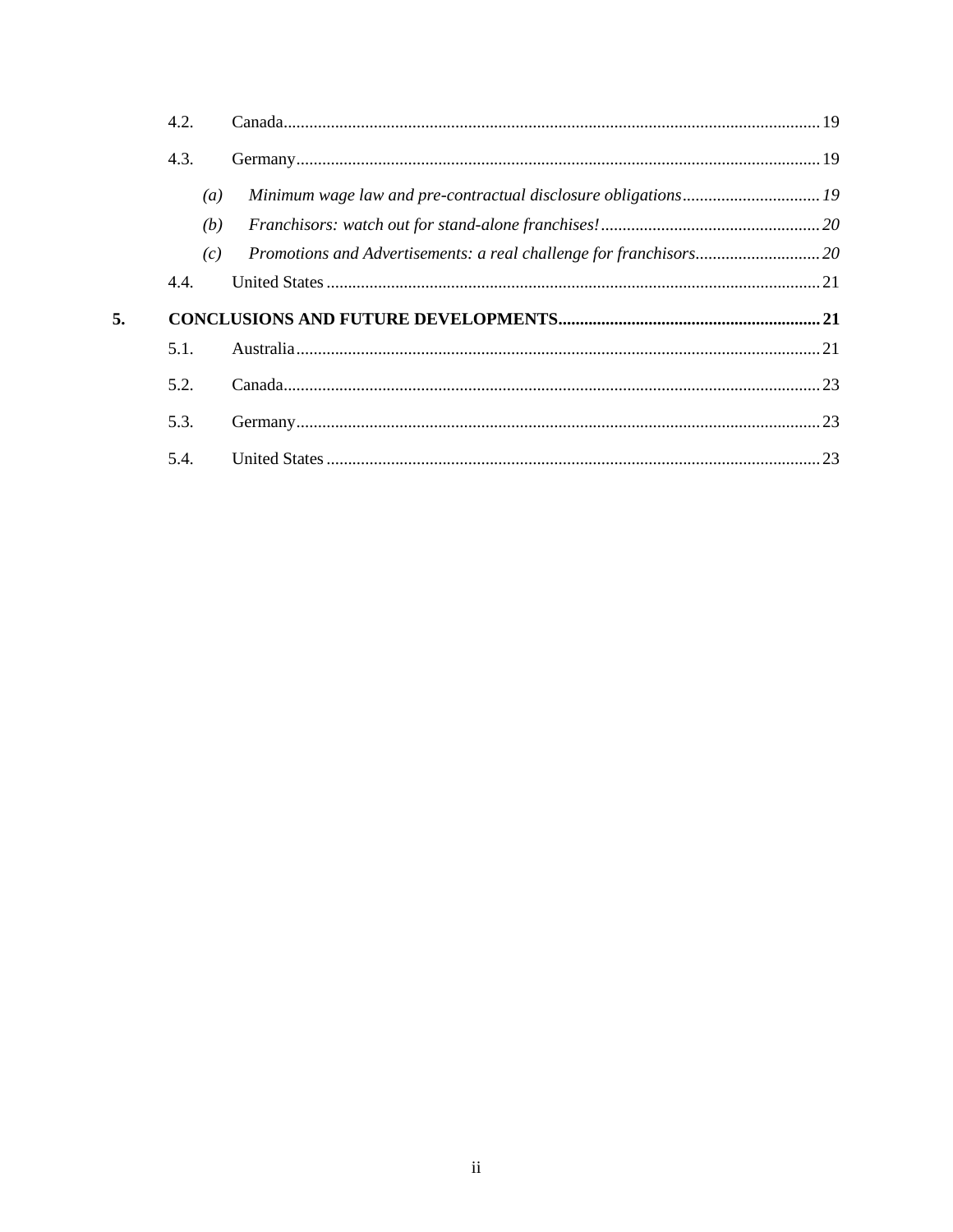## **1. Introduction**

## **1.1. Overview of Topic.**

## *(a) Can a master franchisor or direct franchisor be held liable today as a joint employer of the employees of its franchisees and subfranchisees?*

Over the past year, one of the most prominent and controversial issues affecting franchising as a format for doing business is the concept of "joint employment" – where an employee of one organization can, simultaneously, be considered to be the employee of another organization. The significance of this determination affects many aspects of the employment relationship from wages and benefits to liability for acts of the employee. While this issue has received substantial coverage in news and trade publications in the United States since the McDonalds Cases arose,<sup>1</sup> the franchisors and franchisees in the United States are not alone. Similar issues have arisen in other countries. This paper will discuss how these issues affect franchise relationships in other countries and issues that need to be considered when a franchisor from one country is considering expansion to another country.

## *(b) Can a franchisor be the employer of its franchisees or their employees?*

A related issue that has been affecting franchisors and franchisees for several years is whether and under what circumstances a franchisee will be considered to be the employee of a franchisor rather than an independent contractor. In the United States, this issue applies state law standards for an independent contractor relationship to a franchisor-franchisee relationship to determine if the franchisee is truly an independent business or more closely resembles an employment relationship. The consequences of re-characterizing a franchise relationship as an employment relationship are mindboggling. It affects everything from about the relationship. The scope of this issue is well beyond the scope of this paper and the program being presented. It is raised, however, because this issue is arising in other countries and needs to be taken into account when international franchise relationships are being created.

## **1.2. Countries Covered**

While many countries have faced joint employment and independent contractor issues, we have chosen to focus on four countries to discuss how these issues have been addressed: Australia, Canada, Germany and United States.

## **2. Overview of Issues in Each Country**

#### **2.1. Australia**

## *(a) Legislative Issues in Australia*

Australian employment law is predominantly legislated by the federal *Fair Work Act 2009* (Cth) ("FWA"). In addition, some States maintain local state laws for certain employers (such as sole traders and partnerships in Western Australia). As the FWA covers a significant majority of employers who would operate in franchise networks, the focus of this section of the paper will be on the FWA. The FWA

<sup>&</sup>lt;sup>1</sup> See Sectio[n 2.4\(a\)](#page-14-0) below.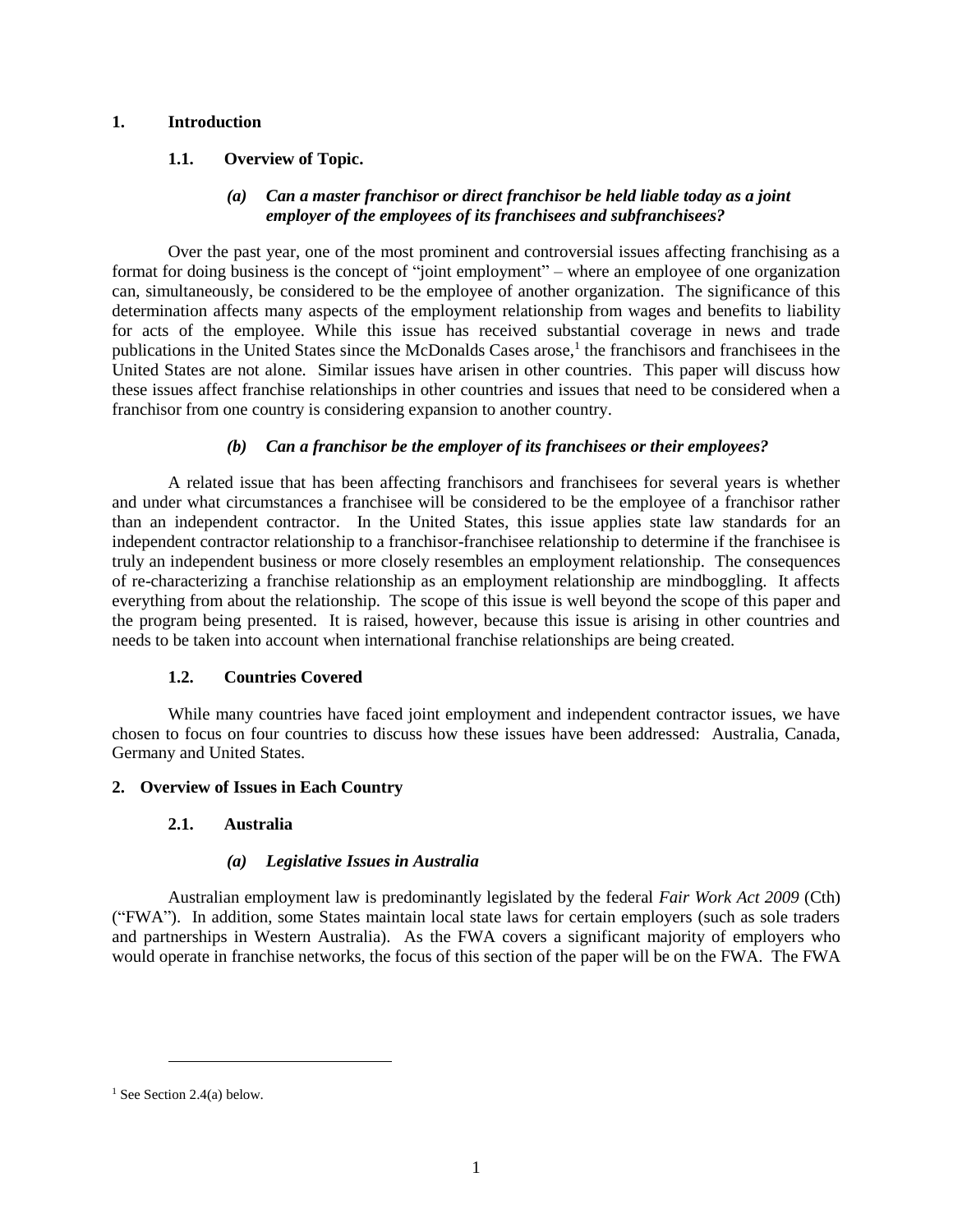provides, among other things, protections to employees by way of the National Employment Standards, <sup>2</sup> Unfair Dismissal remedies<sup>3</sup> and Adverse Action remedies.<sup>4</sup>

The FWA contains no specific provisions deeming one entity (such as a franchisor) to be a joint employer of another entity's (such a franchisee's) employees. However, section 550 of the FWA, which allows for civil accessorial liability for civil remedies<sup>5</sup> and penalties<sup>6</sup> arising from contraventions of the FWA may, in a given case, give rise to a similar outcome.

The section provides:

- A person who is involved in a contravention of a civil remedy provision is taken to have contravened that provision.
- A person is *involved in* a contravention of a civil remedy provision if, and only if, the person:
	- (a) has aided, abetted, counselled or procured the contravention; or

(b) has induced the contravention, whether by threats or promises or otherwise; or

(c) has been in any way, by act or omission, directly or indirectly, knowingly concerned in or party to the contravention; or

(d) has conspired with others to effect the contravention.

This section mirrors accessorial liability provisions in competition and securities laws in Australia and decisions relating to those laws have been applied in determining when a person will be liable as an accessory under this section.

The cases establish that to have accessorial liability, the person:

- Must have knowledge of the essential facts constituting the contravention;
- Must be knowingly concerned in the contravention;
- Must be an intentional participant in the contravention based on actual, not constructive, knowledge of the essential facts constituting the contravention - although constructive knowledge may be sufficient in cases of willful blindness; and

<sup>2</sup> Further information on the National Employment Standards are available on the Fair Work Ombudsman website (https://www.fairwork.gov.au/employee-entitlements/national-employment-standards).

<sup>3</sup> Further information on Unfair Dismissals is available at https://www.fairwork.gov.au/ending-employment/unfair-dismissal.

<sup>4</sup> Further information in relation to Adverse Actions claims are available at https://www.fwc.gov.au/resolving-issues-disputesand-dismissals/workplace-issues-disputes/general-protections.

<sup>5</sup> Under section 539 of the FWA

<sup>6</sup> Up to \$54,000 per offence for a corporation, and \$10,800 for a director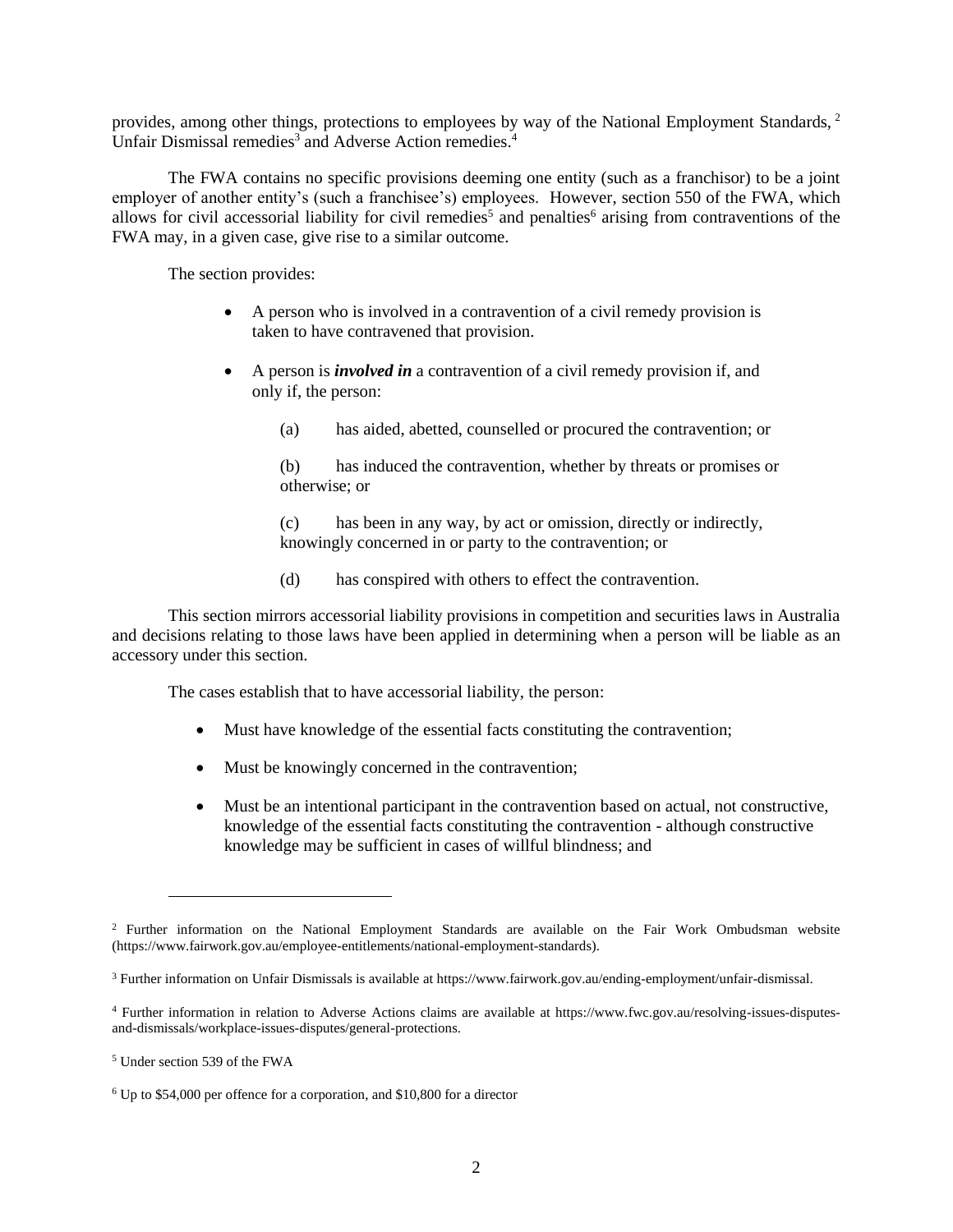• Need not know that the matters in question constituted a contravention.

### *(b) Judicial Issues in Australia*

Disputes in relation to an employee's employment or the termination of their employment are directed to the Fair Work Commission. The Fair Work Commission has the ability to conciliate a matter, as well as make a binding decision on the dispute brought by either party.

While Unfair Dismissal claims are dealt with purely in the Fair Work Commission, Adverse Action claims commence with a conciliation conference in the Fair Work Commission, and if the matter does not settle, is then brought in the Federal courts (or the Fair Work Commission by agreement of the parties).

The Fair Work Commission also deals with applications for approval of Enterprise Agreements, which seek to vary terms of the modern awards, which set an employee's minimum entitlements, such as minimum wage rates, overtime and weekend penalty rates.

The Federal Circuit Court is also an option for employees to make claims for underpayment of wages.

The concept of joint employment has not been embraced by the Fair Work Commission or any courts in Australia, despite the fact that it is becoming more and more common in Australia for multitiered employment relationships that arise where an organization will contract with a labor hire company to supply its employees for a specific purpose.

Certainly, there have been no cases in Australia where it has been held that a franchisor is a joint employer of employees who work in a franchisee's business.

## *(c) Administrative Issues in Australia*

The Fair Work Ombudsman ("FWO") is a government body which reviews and enforces an employee's minimum entitlements. These include claims for underpayment of wages and entitlements by employees who do not believe that they have been correctly paid by their employers. The FWO has no judicial authority and cannot create new rules or laws.

While the FWO has the power to prosecute employers, it will more often investigate a claim by an employee, and make an order that either the employee is paid the correct amount, or conduct a mediation between the parties to settle a dispute about underpaid entitlements.

The FWO has full power to request from an employer their employee's records, to assist the FWO in reviewing an employee's claim. The FWO can also independently request an employer's records as a random audit, without an employee instigating the investigation.

Where an employer is in blatant breach of its obligations, or the employer has been investigated by the FWO and has been found to be in breach for a number of employees, the FWO has the power to commence proceedings against the employer.<sup>7</sup>

<sup>7</sup> Additional information in relation to the Fair Work Ombudsman is available at https://www.fairwork.gov.au/.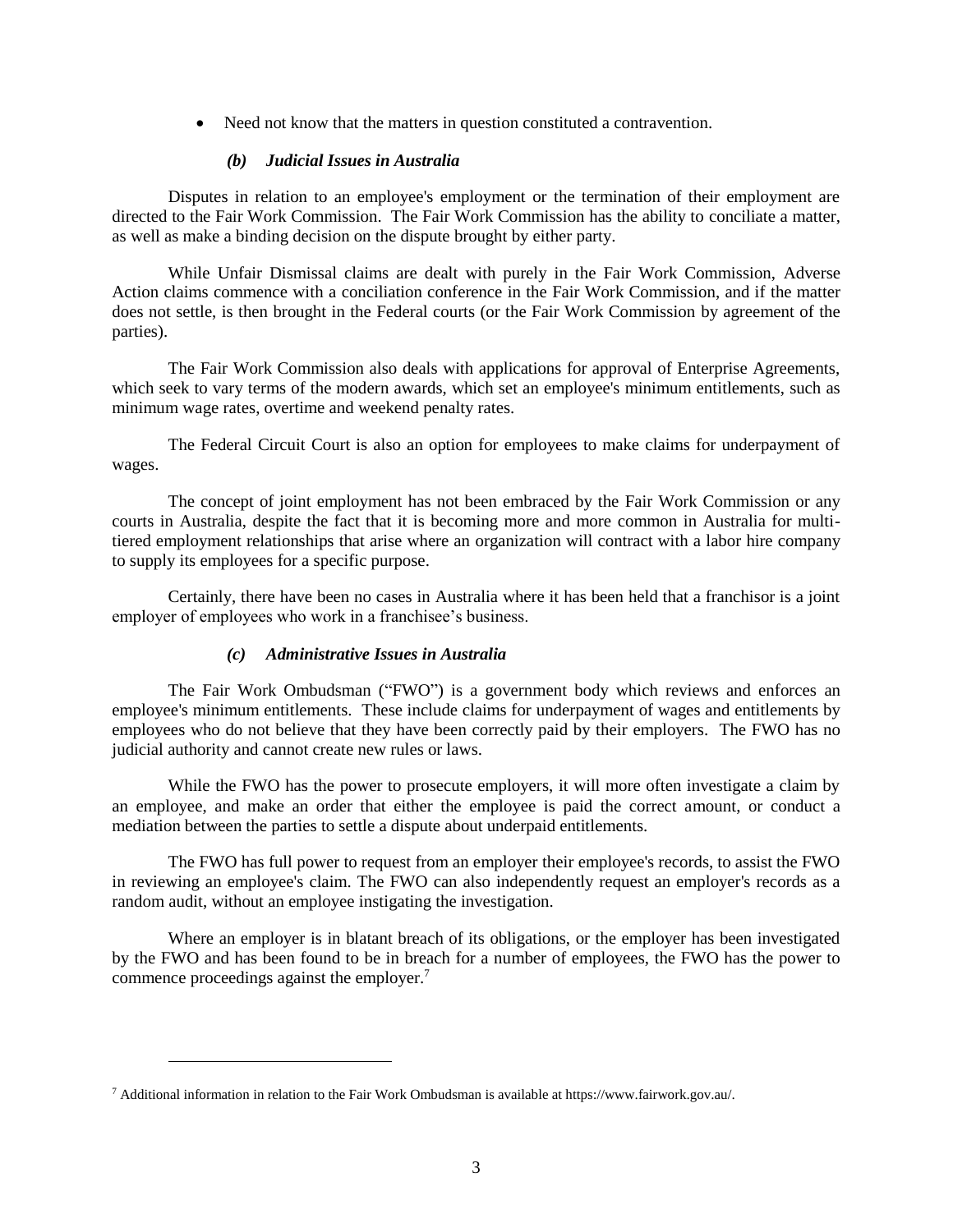#### **2.2. Canada**

#### *(a) Legislative Issues in Canada*

The Ontario Ministry of Labour regularly launches inspections examining sector-specific employment issues in an effort to raise awareness and increase compliance with health and safety legislation.<sup>8</sup> In 2013 and 2014, the Ministry conducted 2,232 proactive inspections.<sup>9</sup> When violations are discovered, the question of employment liability arises. In the franchise industry, this question has been at the center of heated debate and legislative lobbying, following on the heels of recent employment decisions in the United States, muddying the waters of joint employment classification. The fear in Canada is that the legislation may embrace the trend in the United States, which may deem franchisors as joint employers by changing the definition of "control" as it relates to employees.

Last summer, the Ontario Ministry of Labour announced it would be conducting a Changing Workplace Review to determine how the *Employment Standards Act, 2000 <sup>10</sup>* ("ESA") and the *Labour Relations Act, 1995<sup>11</sup>* ("LRA") could be reformed to better protect workers, while supporting business in the Ontario economy. In Canada, issues of labour and employment are legislated provincially and the ESA and LRA are the two governing statutes over labour and employment in Ontario. The Canada portion of this paper will focus on Ontario but the issues discussed are not isolated to just this province.

The Changing Workplace Review involved a consultation process to solicit feedback from stakeholders in effected industries regarding what changes, if any, should be made to the legislation. The consultation process examined workplace trends regarding: (i) the increase in non-standard working relationships, such as temporary jobs, involuntary part-time work, and self-employment; (ii) the rising prominence of the service sector; (iii) globalization and trade liberalization; (iv) accelerating technological change; and (v) greater workplace diversity. $12$ 

The Changing Workplace Review poses several questions in an attempt to solicit feedback from stakeholders and the public. The following questions have the most relevance with regard to the franchised service sector in Ontario:

- a. As workplaces change, new types of employment relationships emerge, and if the long term decline in union representation continues, are new models of worker representation, including potentially other forms of union representation, needed beyond what is currently provided in the *LRA?*
- b. In the context of changing workplaces, are changes required to the manner in which workers choose union representation under the *LRA*? Are changes needed in the way that bargaining units are defined, both at the time of certification and afterwards? Are broader bargaining structures required either generally or for certain industries? Are changes needed in regard to protecting bargaining rights?

 $\overline{a}$ 

<sup>8</sup> http://www.labour.gov.on.ca/english/hs/sawo/blitzes/

<sup>9</sup> Sara Mojtehedzadeh, *Inspection Blitz Finds Three-Quarters of Bosses Breaking the Law",* The Toronto Star, January 20, 2016, online[: http://www.thestar.com/news/gta/2016/01/20/inspection-blitz-finds-three-quarters-of-bosses-breaking-law.html](http://www.thestar.com/news/gta/2016/01/20/inspection-blitz-finds-three-quarters-of-bosses-breaking-law.html)

<sup>10</sup> S.O. 2000, c. 41.

<sup>&</sup>lt;sup>11</sup> S.O. 1995, c. 1.

<sup>12</sup> Ministry of Labour, *Changing Workplace Review: Guide to Consultations*, May 2015.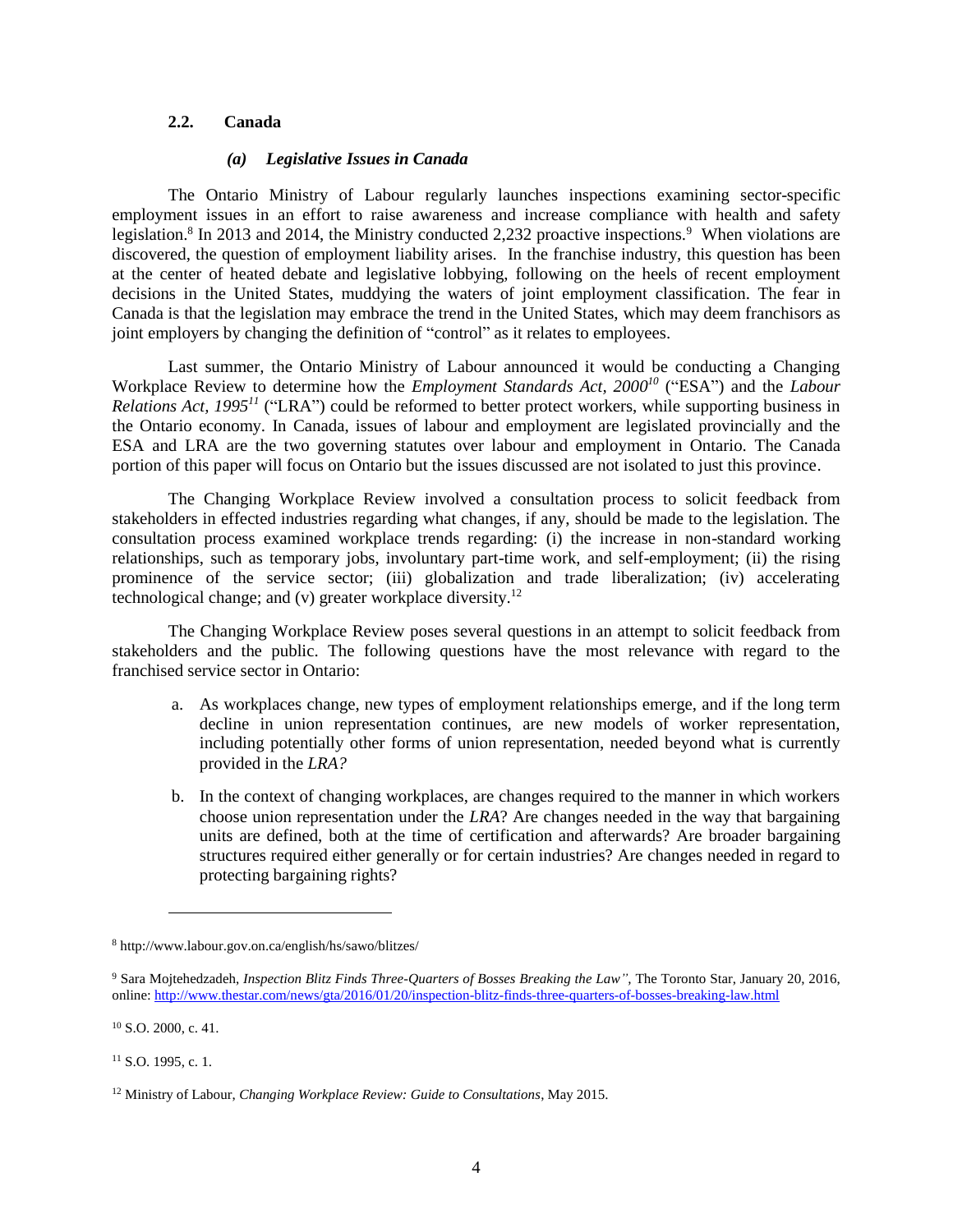c. Are there specific employment relationships (e.g., those arising from franchising, subcontracting, or agencies) that may require special attention in the *ESA*?<sup>13</sup>

Lobbyists felt that it was imperative for stakeholders in the franchised business sector to actively engage in a comprehensive response to the Changing Workplace Review. Given the uncertainty of the effect the Review would have on franchised businesses, the Canadian Franchise Association ("**CFA**") sprang into action.

The CFA has acted as the authoritative voice for franchising in Canada for over 50 years, since its creation in 1967 as a trade association representing the shared interests of franchisors in Canada. The CFA submitted a well-reasoned submission to the Changing Workplace Review, lobbying for specific legislative changes with regard to the joint employment issue in franchising. The CFA recommended the following changes to the ESA and LRA:

- a. Change the definition of "employee" in the ESA to reflect the nature of the franchise business model and specifically exclude franchisees from the definition to recognize that franchisees are not employees of their franchisor and that the relationship between franchisor and franchisee is based in contract and not an employment relationship. A number of jurisdictions have made this clarification in their laws governing employment and labour relations.
- b. Maintain the sectoral exemptions in the ESA.
- c. Maintain the provisions in the LRA as they relate to how employees choose union representation, bargaining structure and bargaining rights.
- d. Maintain the current common law test for distinguishing between employer and independent contractors.<sup>14</sup>

For now, the legislation remains unchanged, with a hazy status as to the liability of franchisors for the conduct of their franchisees and their franchisees' employees. The final report and recommendations from the Changing Workplace Review are expected to be released in the summer of 2016.

## *(b) Judicial Issues in Canada – The Common Law Employer Doctrine*

In Canada, jurisprudence has well established principles guiding issues of joint employment, namely in what is often referred to as the common law employer doctrine. The common law employer doctrine has been explained by scholars:

The concept of associated or related employers extends liability for employmentrelated obligations among a group of related entities in ways that ignore the corporate legal form and do not require that a legal entity have a direct contractual relationship with an employee. It modifies the traditional binary contractual model by trumping privity when it comes to the employment contract or the collective agreement and by lifting corporate veils. 15

<sup>13</sup> Ministry of Labour, *Changing Workplace Review: Guide to Consultations*, May 2015.

<sup>14</sup> Canadian Franchise Association, *The Modern Workforce: The Contribution and Future Opportunity of Franchising in Ontario*, September 18, 2015

<sup>15</sup> Judy Fudge and Kate Zavitz. *Vertical Disintegration and Related Employers: Attributing Employment-Related Obligations in Ontario.* 13 C.LE.L.J. 107 (2007).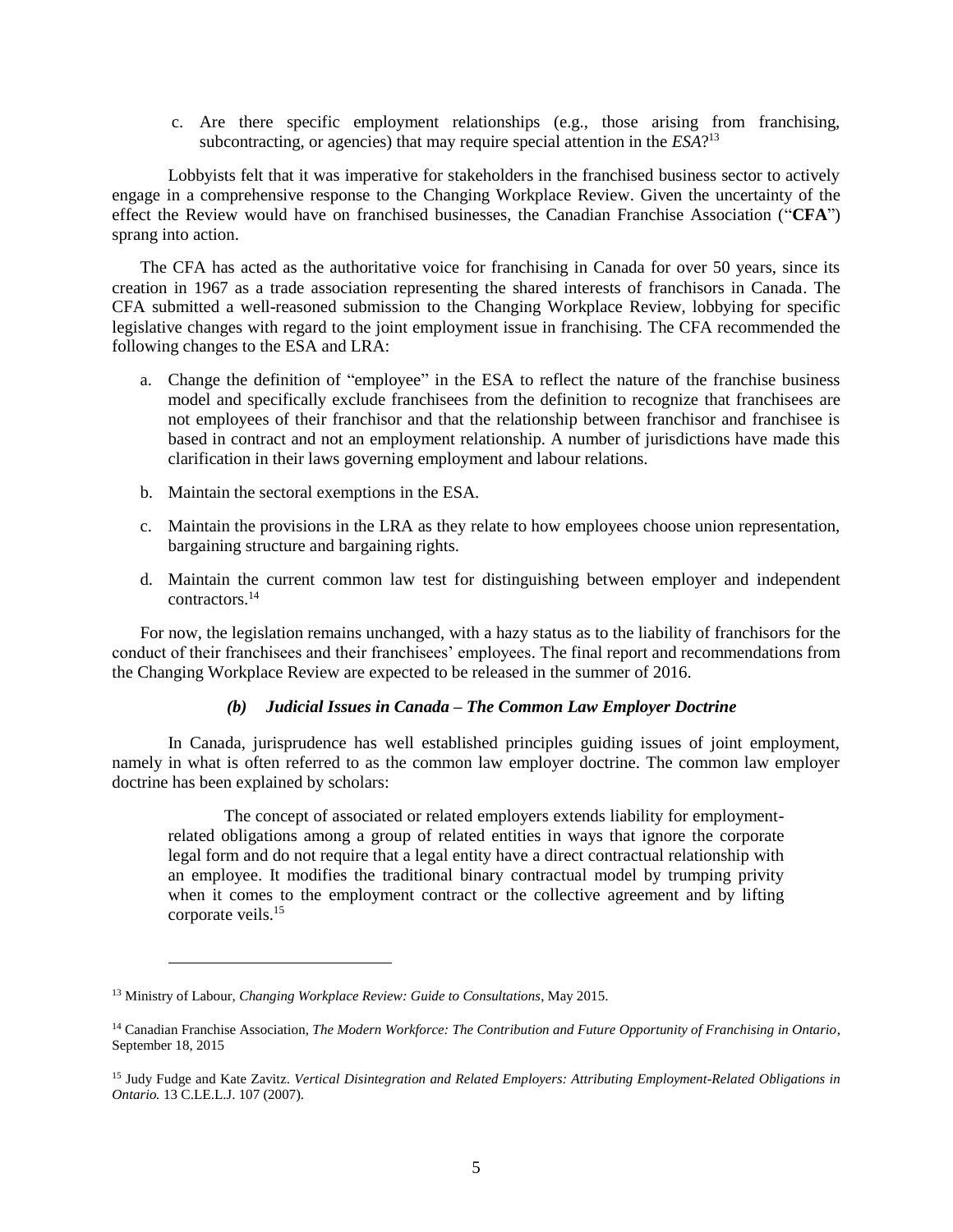The test for common employer is meant to determine if an individual is employed by more than one entity at a single point in time. The test, first articulated in *Sinclair v. Dover Engineering Services Ltd.*<sup>16</sup> and later confirmed in the Ontario Court of Appeal, posits that, "as long as there exists a sufficient degree of relationship between the different legal entities who apparently compete for the role of employer, there is no reason in law or in equity why they ought not all to be regarded as one for the purpose of determining liability for obligations owed to those employees who, in effect, have served all without regard for any precise notion of to whom they were bound in contract".<sup>17</sup>

The test, as it is worded, leaves the ultimate finding to the discretion of the judiciary. Further, its impact on the franchised industry is also left unclear. The Ontario Labour Relations Board ("**OLRB**"), however, offered some clarification in a 2001 decision involving a franchise relationship.<sup>18</sup> In this case, the OLRB refused to find the relationship was that of a common employer, despite a finding the Sobeys, the franchisor, had a high degree of control over the franchisee and its employees. In fact, the grocery stores in question were formerly a part of Sobeys' corporate structure prior to a reorganization. When the relationship transitioned, it "was seamless. The employees were the same, the managers were the same. In general, the store manager was converted into a franchisee. Sobeys continued its substantial control over the store, albeit through a different persona, a franchise rather than corporate ownership".<sup>19</sup>

Ultimately, it was found that many elements of the control exerted by Sobeys were common in the franchise relationship and that this particular case did not meet the requirements for a finding of a joint employment. The Board ruled that "Sobeys' control is not different from what would apply if a bank were to have funded the investment which enabled the franchise to obtain the franchise".<sup>20</sup>

Despite the outcome in Sobeys, there have been joint employment determinations by courts and administrative tribunals in Canadian jurisprudence in the franchise industry.<sup>21</sup> Lobbyists, like the CFA, believe that these decisions are a positive demonstration that the current standard is effective in reigning in franchisors when their control over franchisees and their employees is over exerted.

## *(c) Administrative Issues in Canada*

The purposive interpretation of the legislation that guides the joint employment discussion is at odds with the administrative bodies that seek to impose liability on franchisors for the actions of their franchisees. The section of the LRA states:

Where, in the opinion of the Board, associated or related activities or businesses are carried on, whether or not simultaneously, by or through more than one corporation, individual, firm, syndicate or association or any combination thereof, under common control or direction, the Board may, upon the application of any person, trade union or council of trade unions concerned, treat the corporations, individuals, firms, syndicates or

<sup>19</sup> *Id*, para 104.

l

<sup>20</sup> *Id*, para 125.

<sup>16</sup> (1988) 49 D.L.R. (4th) 297 (B.C.C.A.) affirming (1987), 11 B.C.L.R. (2d) 176 (B.C.S.C.).

<sup>17</sup> *Downtown Eatery (1993) Ltd. v. Ontario,* 2001 CarswellOnt 1680, [2001] O.J. No. 1879 para 30.

<sup>18</sup> *The United Food and Commercial Workers' International Union, Local 175 v. Sobeys Ontario Division of Sobeys Capital Inc.,*  2001 CarswellOnt 3875, [2001] O.L.R.B. Rep. 1250 ["Sobeys"].

<sup>&</sup>lt;sup>21</sup> Kent v. Stop 'N' Cash 1000 Inc., 2006 CarswellOnt 4062, [2006]; FCC/Pepsico Holdings Ltd. v. CAW-Canada, Local 3000, 2001 CarswellBC 2147 [2001]; Westfair Foods Ltd. and UFCW, Local 1518, Re, 2005 CarswellBC 4486 [2005].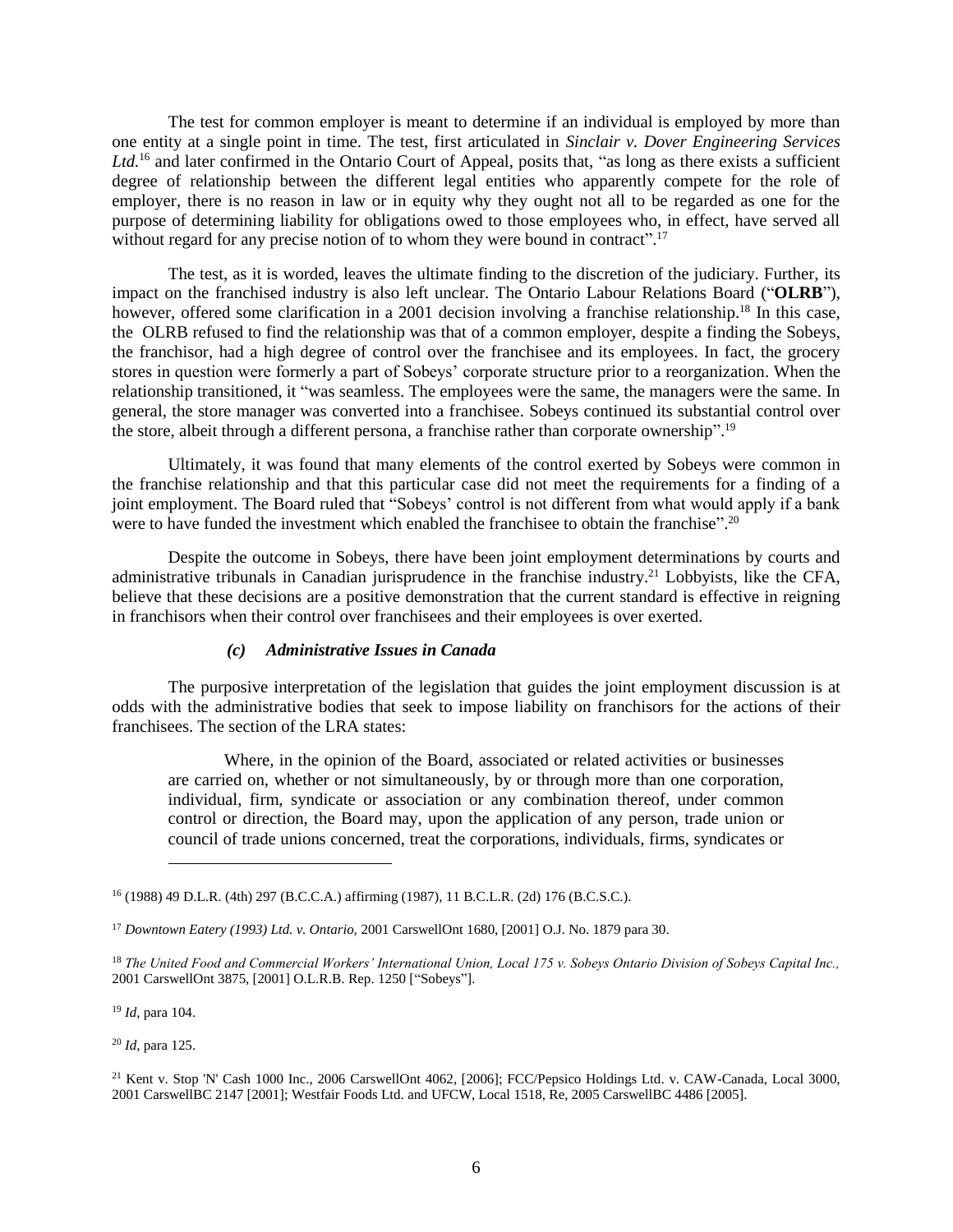associations or any combination thereof as constituting one employer for the purposes of this Act and grant such relief, by way of declaration or otherwise, as it may deem appropriate.<sup>22</sup>

The definition of common control in the LRA seeks not to impose liability on franchisors, but rather, to protect employees' and a union's bargaining rights. The OLRB has even declared in case law that "Section 1(4) (of the LRA) is designed to preserve or protect a union's bargaining rights from artificial erosion; to create or preserve viable bargaining structures; and to ensure direct dealing between a bargaining agent and the entity with real economic power over employees".<sup>23</sup> Yet, despite this, certain administrative bodies and government agencies in Canada are seeking to impose liability on franchisors instead of seeking payment from franchisees.

New menu labeling laws that will come into force in Ontario in 2017 are just one example of the threat of liability that franchisors must now be concerned by. The *Healthy Menu Choices Act* will require regulated food service premises with 20 or more locations in Ontario that are selling prepared ready-to-eat food to post itemized caloric content on menus.<sup>24</sup> While the definition leaves open the possibility that a franchisor is not always liable for compliance, the above reference to responsibility and control (as opposed to ownership) leaves open the more likely possibility that the government intends for every franchisor to be caught, as they arguably all exercise some measure of control, and therefore may be open to prosecution.

Another example involves Stewardship Ontario, a stand-alone quasi-governmental body that was established in response to new recycling legislation in 2002. The purpose of the new legislation sought to have companies that provide recyclable materials to consumers, like pizza boxes, for example, to compensate the province for the cost of running recycling programs. This law deemed franchisors to be the obligated steward for all of their Ontario franchisees.

Another area where administrative bodies seek to impose liability on franchisors is through workers compensations claims. The British Columbia Court of Appeal has found franchisors responsible under the *Workers Compensation*  $Act^{25}$  for ensuring the health and safety of employees of franchisees.<sup>26</sup> In one situation, an employee at a Petro-Canada gas station was struck when he attempted to stop a fleeing truck that had not paid for their gas. In another, an employee at a different Petro-Canada gas station was robbed at knifepoint. Following an inspection by the Workers Compensation Board, issues were ordered against the franchisor, imposing the liability on them, and not the franchisees. These orders against the franchisor were affirmed by higher courts.

## **2.3. Germany**

<span id="page-9-0"></span>The vivid discussion currently ongoing in the United States with respect to the question if and under which circumstances a franchisor is held jointly liable with a franchisee as an employer of the

<sup>22</sup> *Labour Relations Act*, S.O. 1995, c. 1. s.1(4).

<sup>23</sup> *Supra* Sobeys, at para 115.

<sup>24</sup> S.O. 2015, c. 7.

<sup>25</sup> R.S.B.C. 1996, c. 492.

<sup>26</sup> *Petro-Canada v. British Columbia (Workers' Compensation Boar*d), 2008 BCSC 841, B.C.W.L.D. 7087.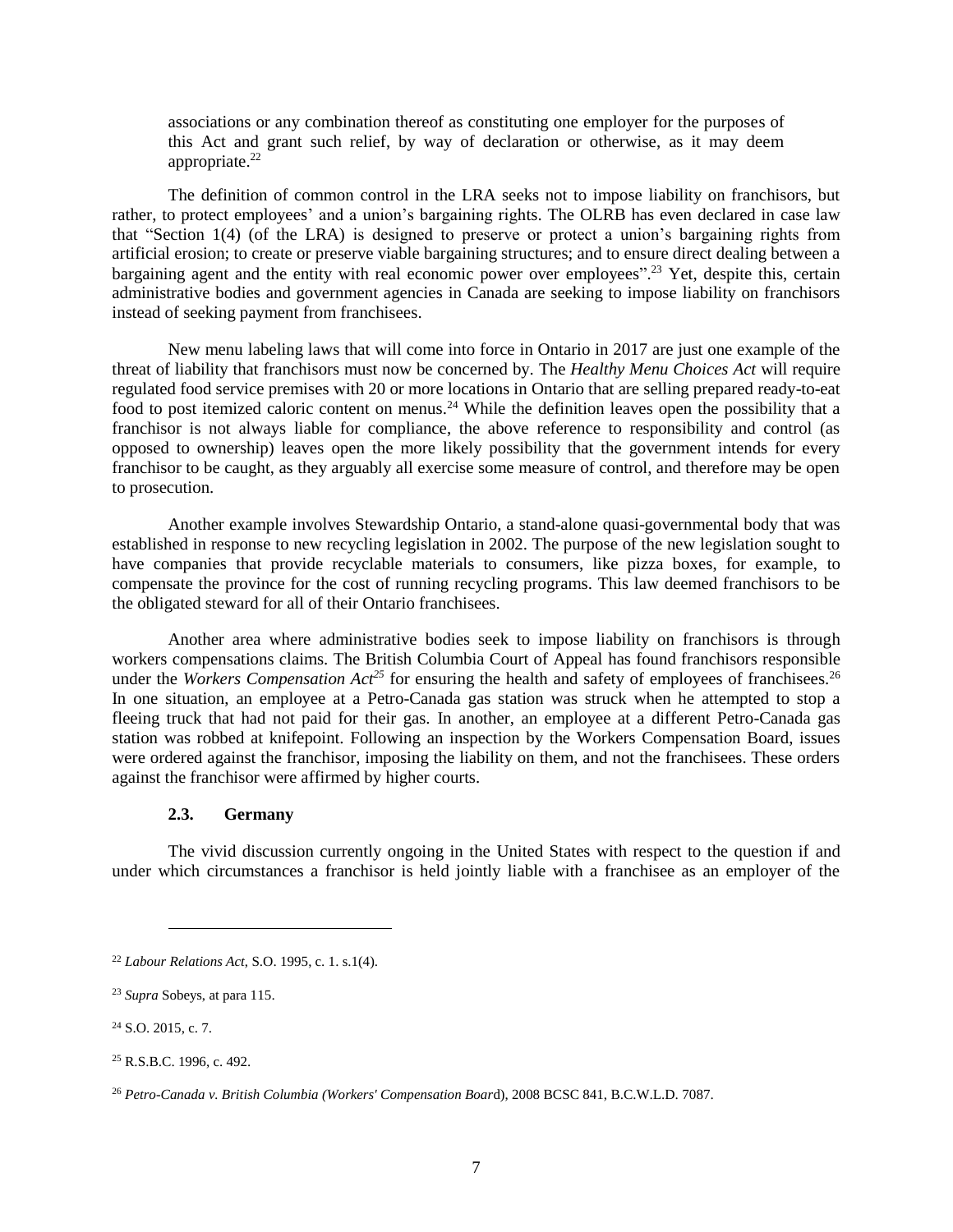franchisee's employees has not yet reached Germany. And, taking a closer look at the legal environment in Germany, it seems rather unlikely that this will ever be the case – at least not in the same way.

When, in November 2014, the largest Burger King franchisee in Germany was requested to shut down 89 restaurants immediately after termination of the franchise agreements by the franchisor because the franchisee violated Burger King's rules on the treatment of employees and did not adhered to hygienic standards, 3,000 jobs were at stake. Even in a situation like this, where incidents had been reported to the franchisor and where the franchisee was also said to have withheld employees' pay and bonuses, the aspect of joint employment was never an issue.

Nevertheless, there have always been debates in Germany related to employment law issues in connection with franchise systems and recently those debates have been fueled in connection with the introduction of new legislation pertaining to the payment of minimum wages. Also, trade unions in Germany have a long tradition in criticizing the franchise model as being the "safe harbor" for low wages, a practical instrument for franchisors to circumvent statutory provisions aiming at the protection of employees, and seeing in the franchise model the ultimate way to ignore the standards and agreements which trade unions fight for on behalf of the individuals working in the respective industries they represent. Another reason to beware of the motto "never say never" and to pay heed to it …

Also, one would think that the age-old question related to the qualification of the franchisee as an employee as opposed to a self-employed individual and the related consequences could be answered for good after two landmark decisions of the German Federal Court of Justice and the German Federal Labor Court in 1997 and in 1998, as well as subsequent case law based on the principles defined in those decisions. Unfortunately, however, taking that view would be missing the point: each and every individual situation needs to be evaluated in the individual circumstances as courts keep to emphasize.

The potential pitfalls related to employment law and social security law aspects are not the only ones to be aware of as a franchisor in Germany: recent case law indicates that the requirements for proper and fair commercial practices by franchisors in relation to advertisements and marketing activities on behalf of their franchisees are more demanding than ever. The same is true for compliance with statutory obligations to inform.

The following outline will briefly summarize the major aspects of the current status of discussions foreign franchisors should be aware of in connection with employment law and social security law aspects in Germany as well as with regard to the potential for a franchisor's liability for unfair commercial practices resulting from advertisements and promotional activities.

#### *(a) Legislative Issues in Germany*

There are no statutory provisions in Germany dealing with the contract type of a franchise agreement: neither in the Third Book of the German Civil Code where many different types of contracts are regulated, nor in the Commercial Code, nor in any of the countless statutes and ordinances in Germany a reference to franchising or the franchise agreement can be found. As of today, franchise law in Germany is determined by an incoherent case law and by statutory provisions related to general contract law, commercial law, corporate law, antitrust law, laws against unfair competition, consumer protection law, data protection law, employment law, social security law, and many others. And only few of those statutory provisions actually "fit" to the franchise model.

In the context of this paper, the following statutory provisions and legislative acts are of particular relevance.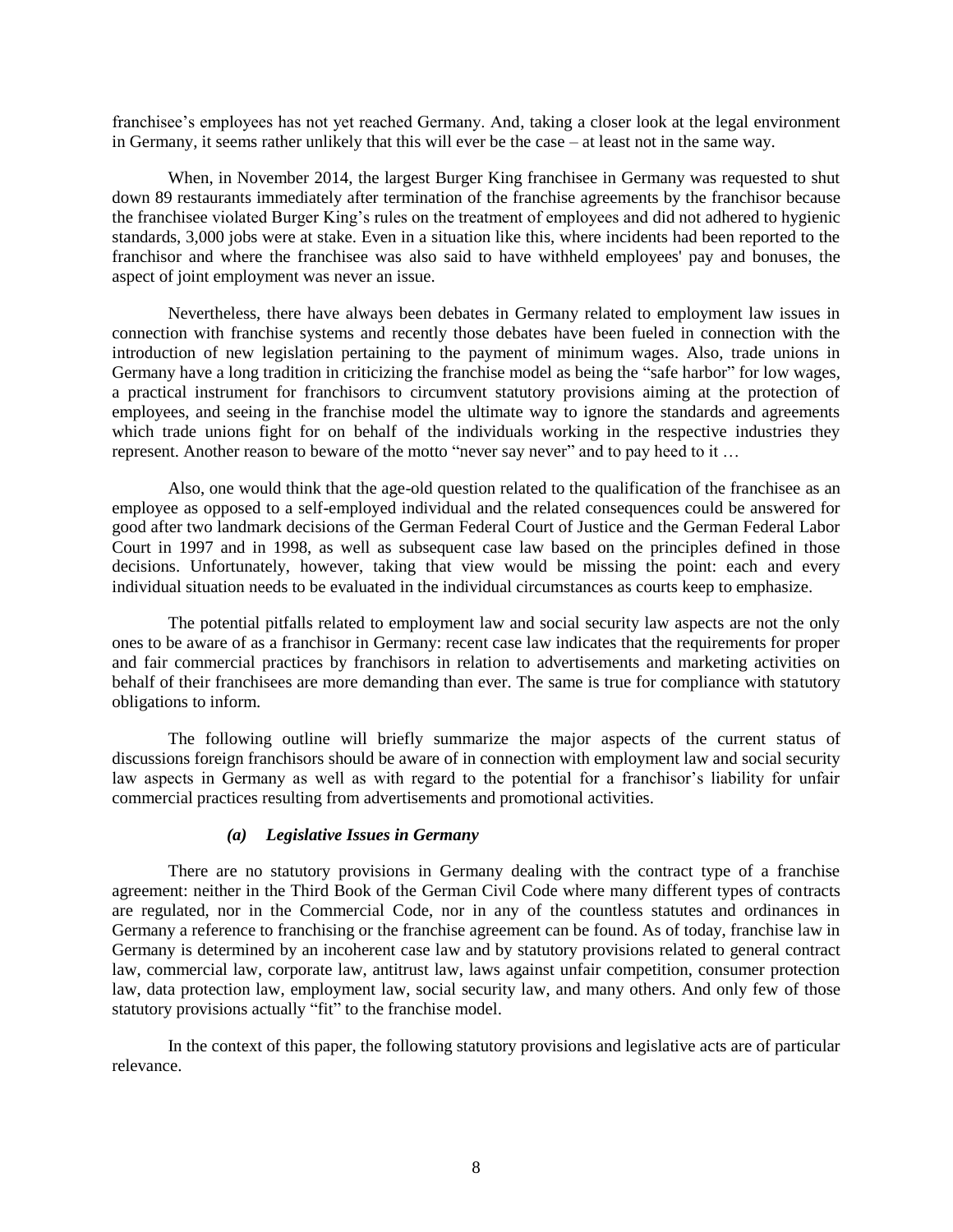The major novelty relates to the recently introduced statutory minimum wage: Germany was one of the last EU-member states to pass legislation (*Gesetz zur Regelung eines allgemeinen Mindestlohns – MiLoG*; Minimum Wage Act) providing for a statutory minimum wage<sup>27</sup>. With that, 22 out of the 28 jurisdictions in the EU have a statutory minimum wage<sup>28</sup>. Since January 1, 2015 a minimum wage of EUR 8.50 per hour applies to persons in dependent employment and to interns in Germany. Selfemployed individuals, persons in quasi-employment, and home workers do not fall within the scope of the Minimum Wage Act and therefore have no right to claim payment of the minimum wage. The obligation to pay minimum wages applies to all companies including, regardless of their size.

After more than one year after its introduction the statutory minimum wage itself appears to be widely accepted in the franchise industry. However, many franchise systems and the German Franchise Association criticize and disapprove of the tremendous time expenditure resulting from the new statutory administrative tasks such as a detailed record keeping<sup>29</sup>. Violations of the Minimum Wage Act constitute an administrative offence and as such are subject to fines amounting to up to EUR 500,000 pursuant to section 21 of the Minimum Wage Act.

In order to understand why the question "employee or self-employed?" has always been a regular topic in court proceedings in Germany even before the statutory minimum wage for employees became effective in 2015, one has to have a closer look at the labor laws and the social security system in Germany: apart from employment related protection (e.g. against termination) the status of an employee ensures a high degree of statutory protection against various risks under the social security system, e.g. in case of illness, accidents, social hardship and other incidents. And since the functioning of the social security system depends on the contributions of its members the respective self-governing bodies of the individual social insurance institutions and their representatives have a great interest in obtaining judgments from courts confirming their legal assumption of an employment relationship which will then entitle them (retroactively) to demand payment of social security contributions from both, the franchisee (in this context actually treated as an employee) and the franchisor (actually considered as an employer).

The social security system in Germany comprises five different statutory pillars: long-term care insurance, pension insurance, accident insurance, unemployment insurance, and health insurance. As an employee as defined in section 7 of the Fourth Book of the Social Code, one becomes automatically a member of those insurances (except for the health insurance). The compulsory contributions which are payable on the basis of certain percentages of the employee's gross salary are equally split between the employee and employer.

In 2016, the statutory contribution payable to the social security institutions by each, the employee and the employer, amounts to 19.325% of the respective employee's gross salary (up to a ceiling of an annual gross salary of EUR 74,400 in West-Germany and EUR 64,800 in East-Germany). The employer is responsible for taking all necessary steps to register his employees for the social security and to ensure that the contributions are correctly calculated and paid for. A self-employed individual may also choose to contribute to the social security system, but in this case has to bear all the costs related thereto alone.

<sup>27</sup> *Mindestlohngesetz (MiLoG)* of August 11, 2014 (BGBl. I S. 1348), as amended by article 2 para 10 of the Act of February 17, 2016 (BGBl. I S. 203)

<sup>&</sup>lt;sup>28</sup> As of January 1, 2016, all EU-member states except Denmark, Finland, Italy, Austria, Sweden, and Cyprus have statutory minimum wage regulations

<sup>29</sup> http://www.franchiseverband.com/blog/tag/mindestlohn/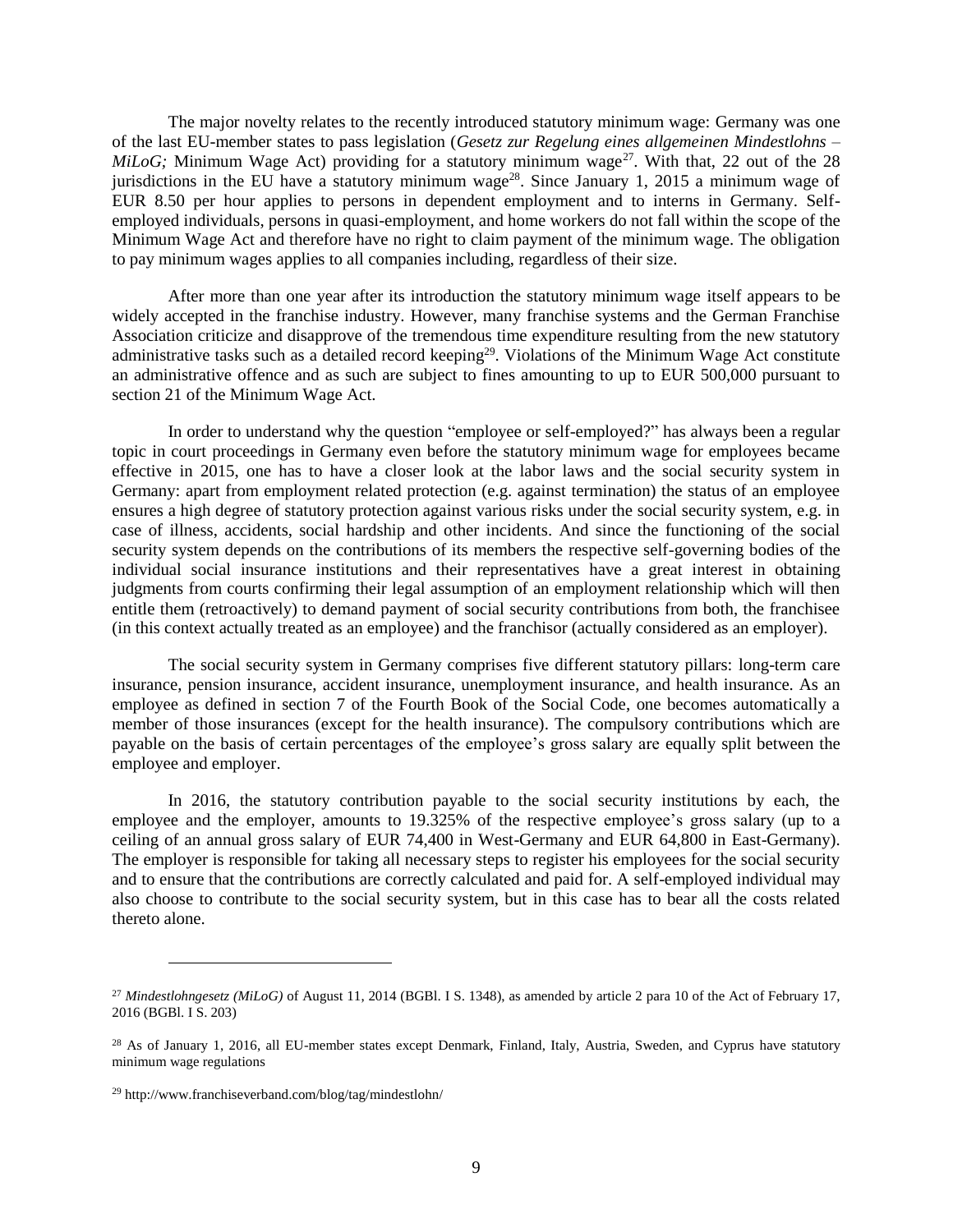#### *(b) Judicial Issues in Germany*

As already mentioned before, the question whether or not a franchisee actually qualifies as an employee has been presented to courts at various occasions in the past. Two landmark decisions in 1997<sup>30</sup> and in 1998, <sup>31</sup> which both involved the franchise system "*Eismann*", determined the legal discussion and formed the basis for another landmark decision in 2002<sup>32</sup>, the "*Vom Fass*" ruling of the Federal Court of Justice. The courts' considerations in these rulings are still valid and applicable as of today and are therefore to be kept in mind by franchisors in the course of defining the elements and details of the franchise relationship.

#### • The "*Eismann*" rulings

 $\overline{a}$ 

**"***Eismann"* is a franchise concept for the delivery of frozen food by trucks. The disputes leading to the two landmark rulings involved the question which court would be competent to hear the respective case: the franchisees took the view that their status as truck drivers corresponded to the status of employees. In their opinion, the competent courts for claims raised by the franchisor under the franchise agreement were the labor courts and not the civil courts. The franchisor took a different view and filed action with the civil law court. Each of the disputes went through all instances of the labor courts and of the civil courts respectively, until one of them ended up before the Federal Labor Court as the last instance, and the other one before the Federal Court of Justice as the last instance of the civil law courts. Interestingly enough, both courts came to the same conclusion in the cases presented to them.

In the "*Eismann*"-decisions the Federal Court of Justice and the Federal Labor Court for the first time defined the criteria applicable for the evaluation whether a franchisee is to be considered as economically independent or as employee. Further, a discussion which had been led among legal scholars for many years with respect to the question whether the existence of a franchise relationship would preempt a franchisee's status as an employee was ended for good – and the views taken by the Higher Regional Courts of the precedent instances were history. The courts ruled:

*Whether a Party is an employee or has a 'quasi-subordinate status' is to be determined exclusively upon whether such person is personally dependent, or, even so legally independent, economically dependent and therefore in need of protection in a way comparable to an employee.*

*The fact that a franchisee is bound by commitments which are typical for such a legal relationship does not exclude the assumption of an employment relationship. <sup>33</sup>*

In the *Eismann* rulings the courts pointed out that the degree of personal dependence of a franchisee would be the essential criterion in the determination of the status of an employee on the one hand and an "employee-like-person" *(arbeitnehmerähnliche Person)*. Because of the lack of integration of employee-like-persons into a business organization and the fact that they are essentially free to determine their working hours they are not as personally dependent as employees are. Whereas

<sup>30</sup> Ruling of the Federal Labor Court (*Bundesarbeitsgericht – "BAG")* of July 16, 1997; 5 AZB 29/96, NJW 1997, 2973

<sup>31</sup> Ruling of the Federal Court of Justice (*Bundesgerichtshof – "BGH")* of November 4, 1998; VIII ZB 12–98, NJW 1999, 218

<sup>32</sup> Ruling of the Federal Court of Justice (*Bundesgerichtshof – "BGH"*) of October 16, 2002; VIII ZB 27/02, NJW-RR 2003, 277

<sup>33</sup> Non-official translation of the two guiding principles ("*Leitsätze*") of the Federal Labor Court's "*Eismann*" ruling as confirmed by the Federal Court of Justice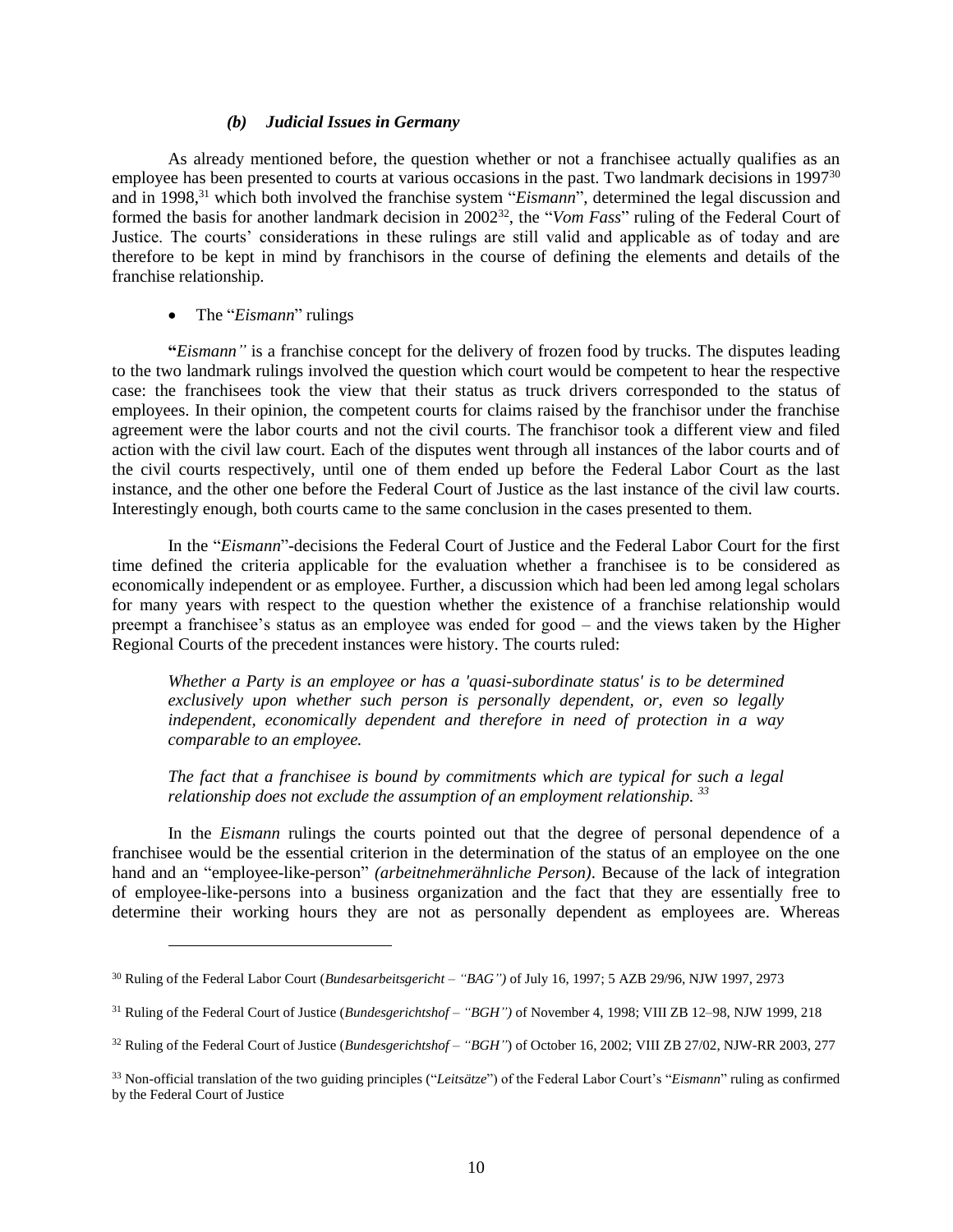employees are personally dependent and bound by instructions from their employer, the criterion for a status as an employee-like-person is to be determined based on the degree of economic dependence and a need for protection which is comparable to the one of an employee.

The courts came to the conclusion that the status of the franchisees in the *Eismann*-system actually corresponded to the position of employed truck drivers with no possibility to employ other individuals and the obligation to personally fulfill the sales obligations due under the franchise agreement within defined time frames and in a defined manner leaving no room for their own business organization. In this context, the courts not only looked at the terms of the franchise agreement but also referred to the franchise manual the content of which was binding for the franchisees.

"*Vom Fass*" ruling

A few years after the *Eismann* rulings, the Federal Court of Justice once again had a chance to define generally applicable criteria for the determination of the employment status or the employmentlike-status of franchisees as opposed to a status as self-employed persons.

Here, it is noteworthy that the Federal Court of Justice in the "*Vom Fass*" case referred to a statutory provision in the German Commercial Code, namely section 84 para 1 Commercial Code (*Handelsgesetzbuch – HGB)*. Section 84 is the first provision of Chapter 7 of the Commercial Code which deals with commercial agents.

Section 84 of the Commercial Code defines a commercial agent as a self-employed tradesperson who is permanently engaged by another person (the principal) to transact business either as an intermediary or in the principal's name. Self-employed is one who is essentially free to organize his business activities and to determine the working hours.

The court came to the conclusion that, by evaluating all aspects of the case presented to it, the franchisee was essentially free to organize her business activities and was not limited by the franchisor (who was the claimant in this proceeding) to an extent which would make her position comparable to the one of an employee.

It ruled that the franchisee's status would also not qualify as the status of an employee-likeperson as defined in section 5 para 1 of the German Labor Court Act (*Arbeitsgerichtsgesetz – ArbGG)*. In its reasoning the court referred to the *Eismann*-rulings regarding the element of the economic dependence and pointed out that the additional element of a need for social protection would have to be present in order to assume an employee-like-status. And this need for social protection was denied.

The franchisee in the "*Vom Fass"* – case was considered to be not in need of such social protection because her situation in the view of the court was not comparable to the one of an employed sales person. The franchisee:

- o *was free to organize her business operations*
- o *had leased the premises of her business independently*
- o *was free to employ other individuals*
- o *was free to determine her sales prices*
- o *was not integrated in the franchisor's settlement system*
- o *was not bound to provide the services under the franchise agreement in person to the extent that any other business activities would be excluded.*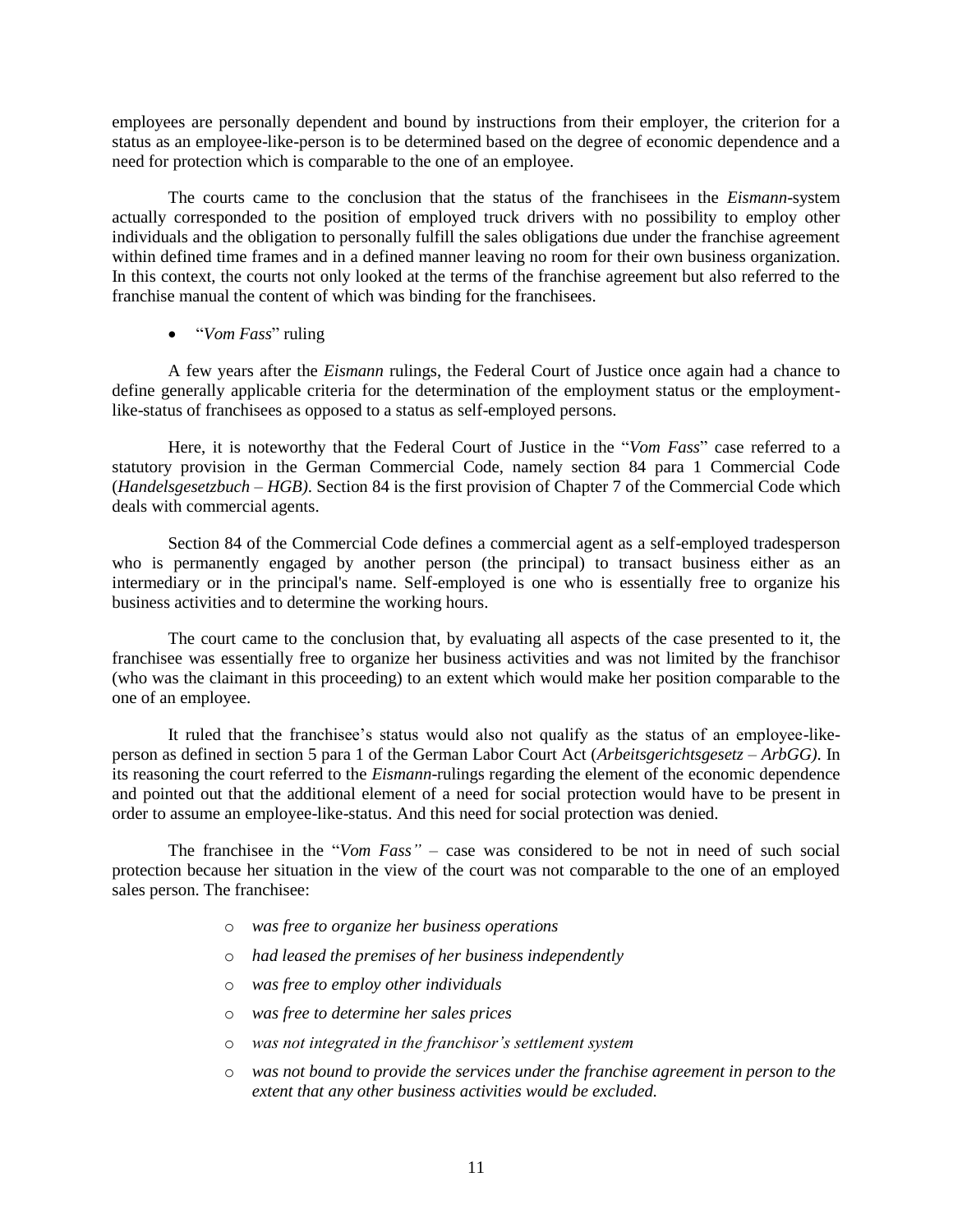Even though developed more than 10 years ago, the above criteria are still the ones applied by courts today. Franchisors are therefore well advised to examine carefully whether the business relationship with their franchisees in theory and in practice would adhere to the degree of independence resulting therefrom.

#### **2.4. United States**

In years past, courts and federal labor agencies generally held that franchisors were not joint employers with their franchisees in any legal context unless the franchisors had significant control over the employment relationship.<sup>34</sup> For example, in *Singh v. 7-Eleven, Inc.,<sup>35</sup>* an employee sought to hold liable a franchisor for FLSA violations. The court held that the franchisor was not a joint employer because pursuant to the franchise agreement, the franchisee had "exclusive right and responsibility to control the hiring and firing decision."<sup>36</sup> Further, the franchisor did not compensate employees or exercise control over the terms of employment, including training, assigning job duties, and scheduling.<sup>37</sup>

Where courts have found joint employer liability, the franchisor or putative owner has had significant involvement in day-to-day employee management.<sup>38</sup>

## *(a) The NLRB's 2015 BFI Case and McDonald's*

<span id="page-14-0"></span>In *Browning-Ferris Industries of California, Inc*. <sup>39</sup> ("*BFI*)"*,* the National Labor Relations Board ("NLRB") made a dramatic change in its joint employer standard. Overruling three decades of precedent, albeit not in the franchise context, the Board held that separate companies could be found to be joint employers if one entity exercised "indirect," "potential," or "ultimate" control over the other entity's employees. The Board found a manufacturer in that instance to be a joint employer with a staffing services company based on a detailed and counter-intuitive examination of the contractual and practical indicia of control indirectly possessed by the user company.

The dissenting opinion in *BFI* accused the NLRB majority of creating a "limitless" standard that would "fundamentally alter" business-to-business relationships in myriad industries. The dissenters specifically identified franchising as one potentially affected industry. The Board majority disclaimed any intent to address any case that was not immediately before it; but the Board did not offer any reason to believe that the expanded joint employer standard would not apply to franchising either, simply leaving the issue open for a future ruling.

 $\overline{a}$ 

<sup>34</sup> *Raines v. Shoney's, Inc.,* 909 F. Supp. 1070, 1078 (E.D. Tenn. 1995) (Generally, "a franchisor is not the employer of employees of the franchisee.").

<sup>35</sup> No. C-05-04534, 2007 U.S. Dist. LEXIS 16677, 2007 WL 715488 at \*3-6 (N.D. Cal. March 8, 2007).

<sup>36</sup> 2007 U.S. Dist. LEXIS 16677, at \*4.

<sup>37</sup> *Id.; see also Reese v. Coastal Restoration and Cleaning Services, Inc.,* No. 1:10cv36, 2010 U.S. Dist. LEXIS 132858, 2010 WL 5184841 at \*3 (S.D. Miss. Dec. 15, 2010).

<sup>38</sup> *See e.g., Miller v. D.F. Zee's, Inc.,* 31 F. Supp. 2d 792, 806 (D. Or. 1998). *Compare Nutritionality*, Inc., NLRB Div. of Advice, No. 13-CA-134294, (4/28/15) (advice memorandum of NLRB General Counsel finding a franchisor exercised insufficient control over its franchisee to qualify as a joint employer).

<sup>39</sup> 362 NLRB No. 186 (Aug. 31, 2015).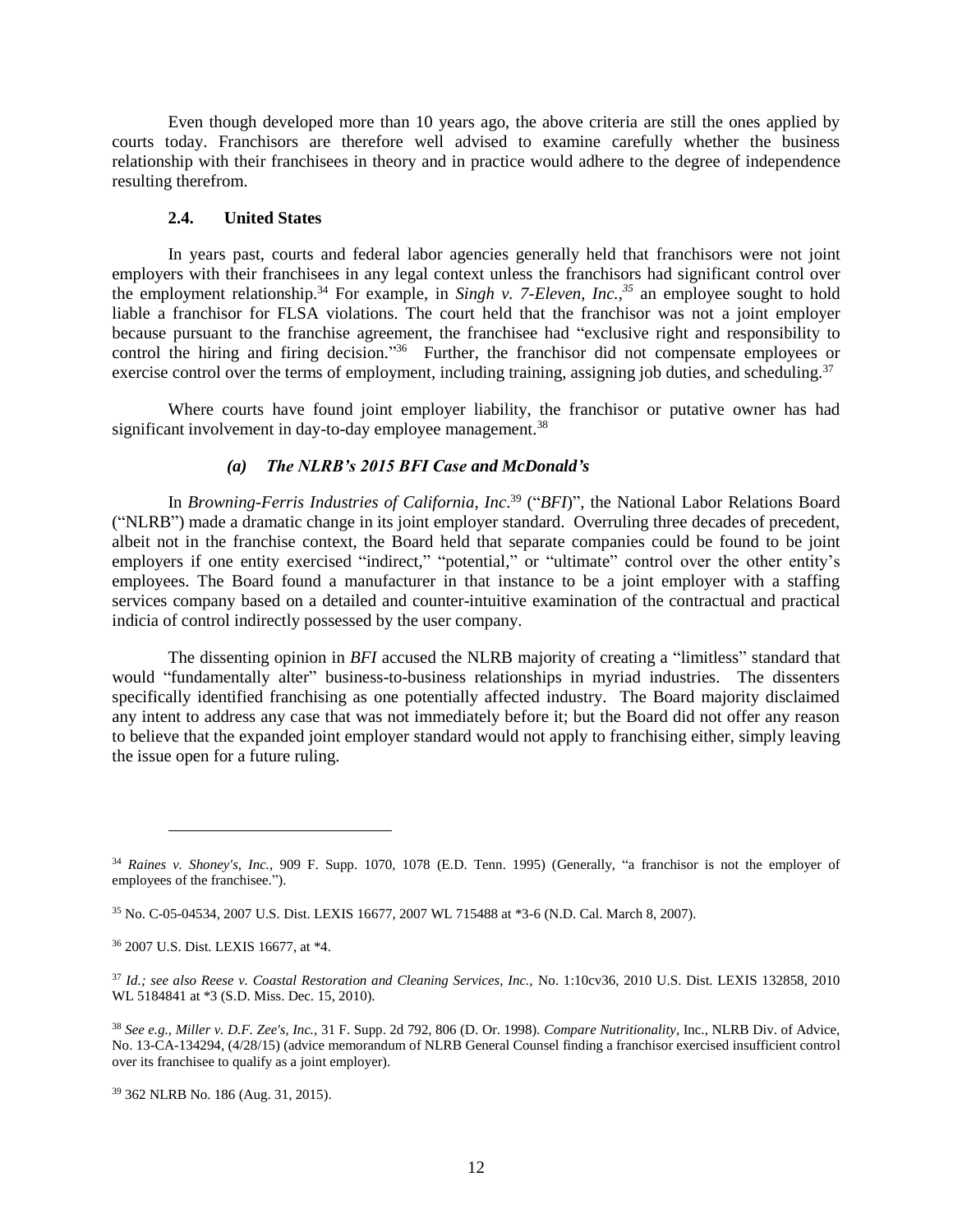The future arrived soon enough, as the NLRB's General Counsel proceeded to trial against McDonald's Corporation, alleging that the franchisor was a joint employer with 31 of its franchisees in an unusually large, consolidated unfair labor practice complaint. The General Counsel counsel actually filed the complaint prior to issuance of the BFI decision, but the case is now being tried under the new standard before an Administrative Law Judge.<sup>40</sup>

#### *(b) Other Administrative Agency Rulings On Joint Employer Standards*

The FLSA expressly recognizes joint employment for purposes of minimum wage and overtime pay requirements. The regulations interpreting the Act provide that "[a] single individual may stand in the relation of an employee to two or more employers at the same time under the Fair Labor Standards Act of 1938 . . . .<sup>741</sup> Recently, the Wage Hour Administrator of the Department of Labor, David Weil, issued a new Administrator's Interpretation No. 2016-1, entitled "Joint Employment Under the Fair Labor Standards Act…." The Interpretation considers various, often conflicting court decisions issued over the years and adopts a broad and expansive view of the case precedents on joint employment. The new Interpretation does not specifically address franchising situations but its principles declares generally that joint employment has become "more common."

The joint employer analysis under Title VII, the Americans with Disabilities Act ("ADA") and the Age Discrimination in Employment Act ("ADEA") is similar, if not identical to that under the FLSA. In general, courts appear to rely on some variation of the following three factors when making this determination: (1) [A]uthority to hire and fire employees, promulgate work rules and assignments, and set conditions of employment, including compensation, benefits, and hours; (2) day-to-day supervision of employees, including employee discipline; and (3) control of employee records, including payroll, insurance, taxes and the like.<sup>42</sup> Moreover, "[t]he parties' beliefs and expectations regarding the relationship between the plaintiff and defendant are also relevant."<sup>43</sup>

### **3. Ramifications for Franchisors, Franchisees and Employees**

#### **3.1. Australia**

From a unit franchisee's perspective any whole or partial introduction of concepts of joint employment will add no further ramifications  $-$  if they break the law, they will be liable as the primary employer.

From the perspective of an employee of a franchisee, any whole or partial introduction of concepts of joint employment will give them another potentially "deep pocket" source from which to seek compensation, namely the franchisor.

From the perspective of a franchisor (including a master franchisee) any whole or partial introduction of concepts of joint employment will substantially increase the risks of doing business as a franchisor because of the added prospective liability to employees of franchisees.

<sup>40</sup> *Fast Food Workers Committee and SEIU v. McDonald's USA LLC*, Case Nos. 02-CA-093893 et al (ALJ Esposito).

<sup>41</sup> 29 C.F.R. §791.2(a).

<sup>42</sup> *Myers v. Garfield & Johnson Enters., Inc.,* 679 F. Supp. 2d 598, 607 (E.D. Pa. 2010). "No single factor is dispositive and a weak showing on one factor may be offset by a strong showing on the other two." *Id.* at 608.

<sup>43</sup> *Id. See also, Rivas v. Fed. de Asociaciones Pecuarias*, 929 F.2d 814 (1st Cir. 1991) (insufficient evidence that defendant exercised the degree of control necessary to sustain a finding that it was a joint employer)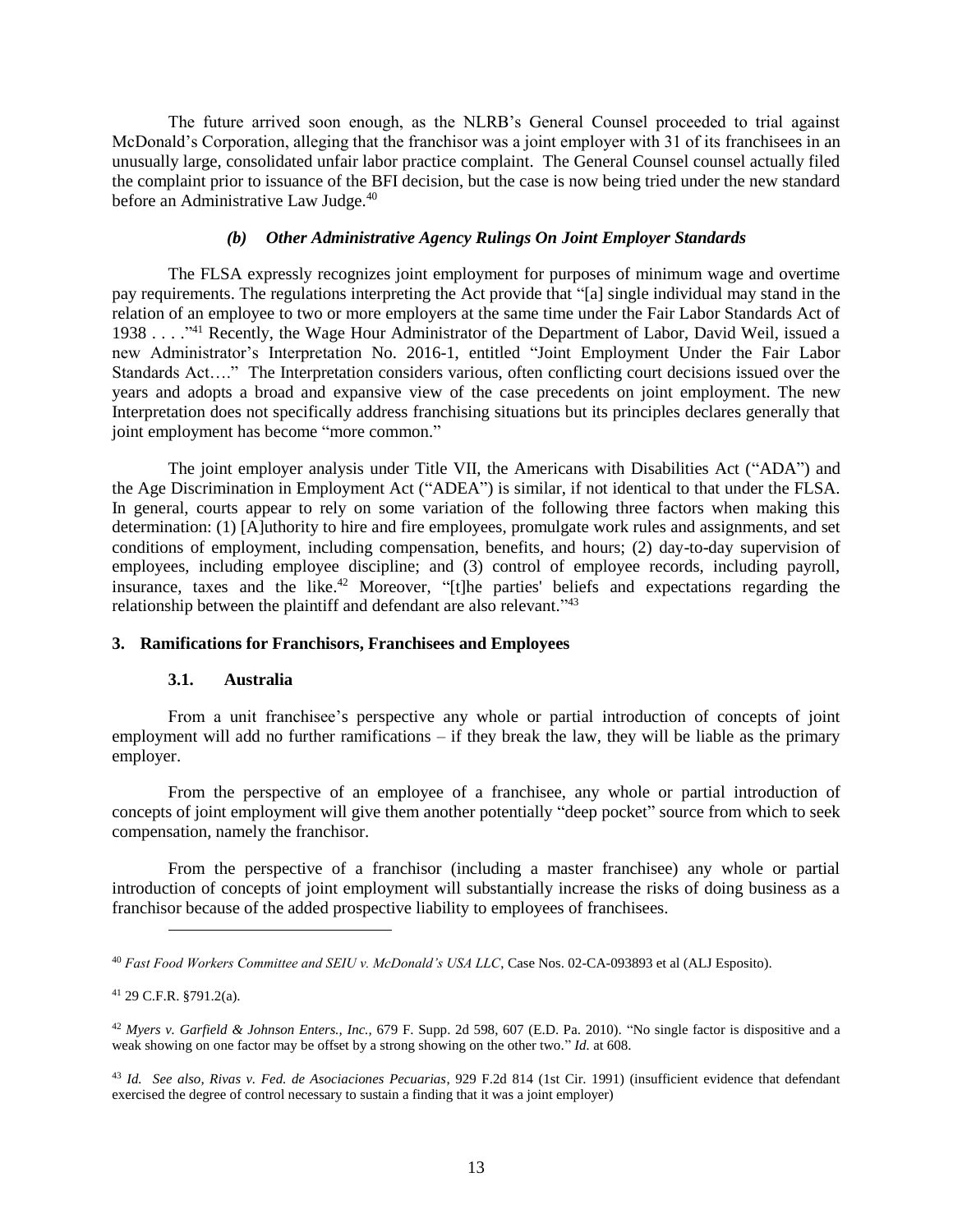Franchisors and master franchisees who do not wish to wind down their franchise structure, will need to implement an onerous regime of educating and auditing franchisees to minimize the risk of noncompliance and be prepared, to the extent possible, to go down the franchise termination path in respect of non-complying franchisees. Franchisors and master franchisees will need to seek insurance indemnifying them in respect of franchisee employee claims.

All of the above will substantially add to the cost of doing business.

Franchise agreements may need to be amended to enable the franchisor to pass on some or all of these costs to the franchisee.

Finally, it has always been a ramification of being a franchisor that if your franchisee does something wrong, such as being involved in a scandal, such as occurred with 7-Eleven, this has the potential to cause huge brand and reputational damage and the social need for the franchisor to be seen to be rectifying the situation, often by making compensatory payments to affected franchisees and employees.

A further issue for franchisors is that the *Franchising Code of Conduct* ("Code") prohibits a franchisor from immediately terminating a franchise agreement if a franchisee has violated workplace laws. If this occurs, the franchisor must first serve a notice of breach giving the franchisee an opportunity to cure the breach within a reasonable period<sup>44</sup> and it is only if the franchisee does not cure the breach, that a right to terminate contained in the franchise agreement can be exercised.

Thus, franchisee could violate then cure, time and time again and frustrate the franchisor's ability to forcefully remove them from the network.

This problem was recently recognized in the March 2016 Australian Senate Education and Employment References Committee Report entitled *"A National Disgrace: The Exploitation of Temporary Work Visa Holders"*, which is referred to in the future developments section below.

*The 7-Eleven Scandal*

In late 2015, an illegal exercise within a large part of the 7-Eleven franchise network was exposed by the Australian media. Many employees of 7-Eleven franchisees are foreign students on student visas. Student visa holders can only work up to a maximum of 20 hours per week during semester.

Many franchisees required such employees to work in excess of 20 hours per week, but they were only paid for 20 hours. Their pay slips recorded the correct hourly rate but on the basis they worked only 20 hours (which was false). When the affected employees came forward to complain about being underpaid, they were threatened with being reported to Australia's immigration authorities and being deported.

Once the story broke, some franchisees stopped this illegal activity, but replaced it with another illegal activity whereby they paid their employees the correct amount, then demanded cash back from them under threat of reporting the employee to immigration authorities.

The media reports made serious allegations that the franchisor's managers had told an undercover employment advocate that "there were ways around paying award wages". Such a manager, offering advice or counsel about breaching the FWA might constitute aiding and abetting under section 550,

<sup>44</sup> Which need not exceed 30 days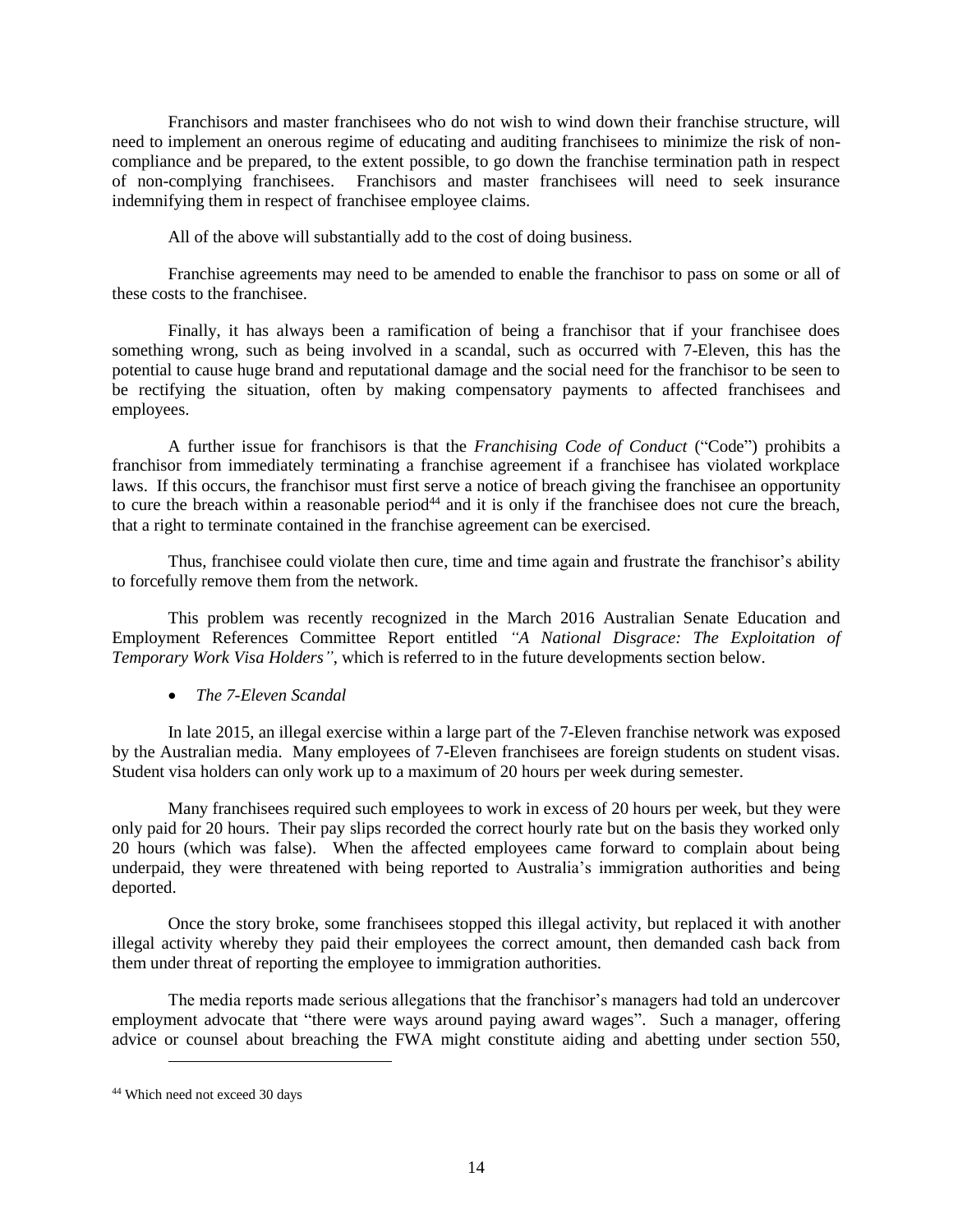although a recent report issued by the FWO has stated that, to date, it has received insufficient evidence to sustain a claim under this section.

Recent press reports have suggested that the extent of the underpayments could be as much as \$100 million.

When this illegal activity was exposed by the media, it sent 7-Eleven into damage control. Its founder and Chief Executive Officer ultimately stood down from their positions.

Under the then 7-Eleven system, 57% of the gross profit of the business was kept by the franchisor to cover occupancy costs, equipment costs, maintenance of buildings, premises and equipment, utility costs and advertising and an optional payroll service that relied upon correct information being provided by the franchisee. The remaining 43% of gross profit was applied towards employment wage costs and the like and the remaining expenses of operating a store, with anything left being profit.

Although the real culprits were the franchisees, they were portrayed in the media as being innocent victims of a flawed system under which they could not make money without exploiting employees. In essence, the franchisor was primarily blamed.

The franchisor immediately went on the offensive by:

- Appointing the former chairman of the Australian Competition and Consumer Commission ("ACCC") to receive and investigate claims of employee exploitation;
- Creating a system whereby:
	- o The franchisor would meet the first \$25M of legitimate claims lodged by exploited franchisees;
	- o Franchisees meeting the next \$5M; and
	- o Remaining claims being split 50/50 between the franchisor and the relevant franchisee.
- Re-negotiating franchise agreements so that the split of the gross profit became a sliding scale depending on the income of the store, but was ultimately closer to 50/50.

But the real take out from this situation is how a scandal such as this can affect a brand and its value, create chaos for the franchisor, and cost the franchisor huge sums of money.

### **3.2. Canada**

Canada has the second largest franchise industry in the world, trailing only the United States.<sup>45</sup> North of the border, the franchise industry alone accounts for over \$100 billion in sales annually, stemming from over 76,000 franchise operations, operating under 900 different brand names.<sup>46</sup> The sales figures are astonishing, and so too are the employment numbers. Franchising in Canada employs over one

 $\overline{a}$ 

<sup>45</sup> *Canadian Franchise Statistics & Info*, online: [http://www.franchiselink.ca/canadian-franchise-faqs/canadian-franchise](http://www.franchiselink.ca/canadian-franchise-faqs/canadian-franchise-statistics-info/)[statistics-info/](http://www.franchiselink.ca/canadian-franchise-faqs/canadian-franchise-statistics-info/)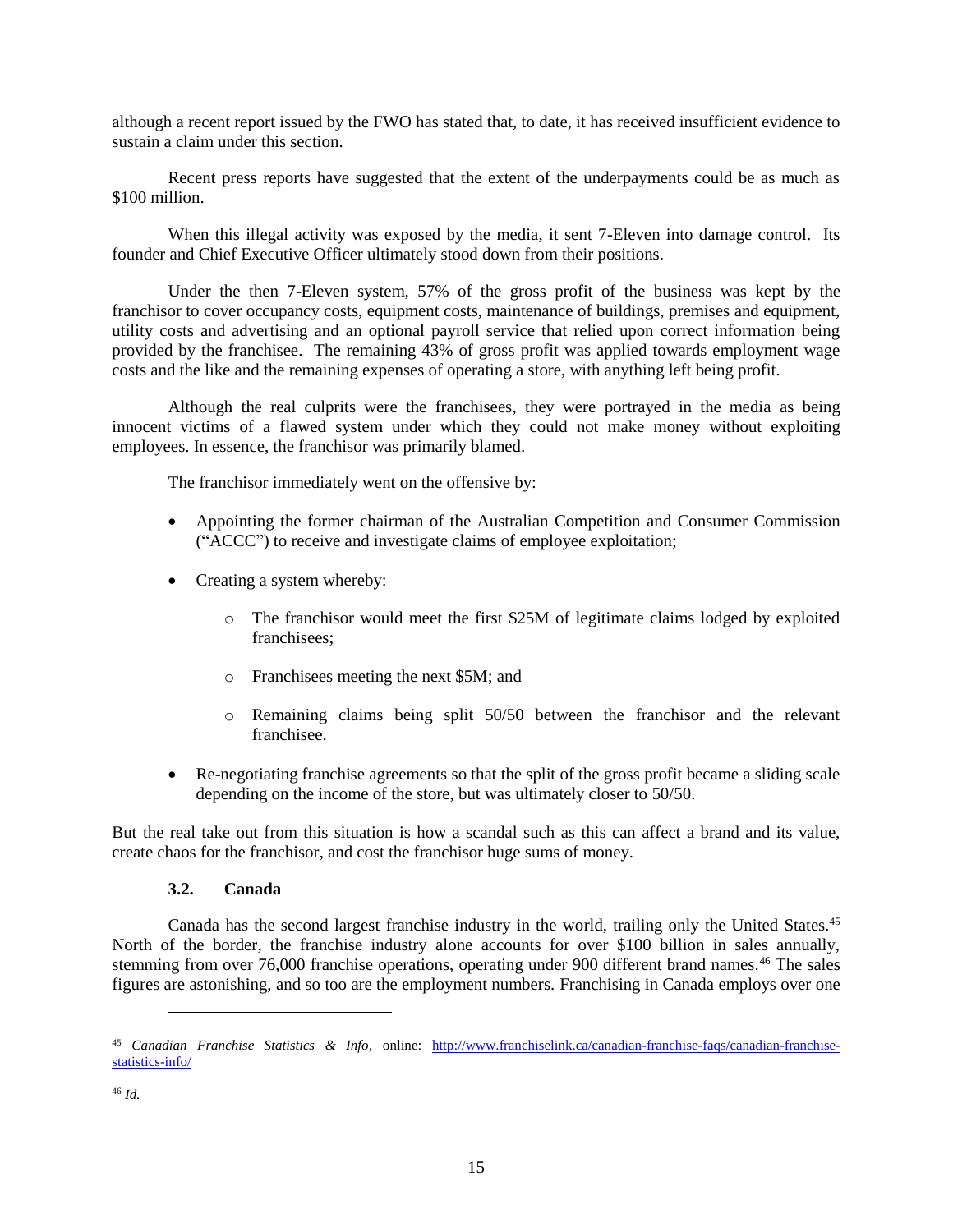million people, which translates to 1 out of every 14 working Canadians being employed by a franchise. So, what threat does a changing definition of common employer pose to the industry in Canada? This paper will argue that the effect may be so devastating that it poses a fundamental threat to the foundation of this \$100 billion industry, and as a result, the Canadian economy.

Franchising is formed on a business model that encourages growth, allowing franchisors to sell franchises and expand rapidly. One of the fundamental tenets of this model is the transfer of risk from the franchisor to the franchisee. However, a determination of common employment over the employees of a franchisee transfers that risk back to the franchisor by exposing franchisors to a plethora of vicarious liability claims.<sup>47</sup>

For current franchisors, the blurring of the line for common employment will cause significant changes in the way they interact with their franchisees. One option, in fear of the increased liability, will see franchisors increase their control over their franchisees to ensure compliance with relevant legislation. This option will not be well received by franchisees; increased franchisor control means decreased franchisee autonomy, a fundamental aspect of the franchise relationship, in addition to the increased insurance premium costs that will be passed on to franchisees.

The other option, in an attempt to eliminate the appearance of control, would see franchisors stepping back from their involvement with franchisees. This could mean decreased support, training, guidance, and direction. This option seems at odds with the franchising model, beginning to separate the formerly shared goals of franchisors and franchisees. A successful franchise model should have all parties striving to pull the rope in the same direction. Less franchisor control would cause a dilution of the brand quality and uniformity – again, completely at odds with the franchise model.

## **3.3. Germany**

l

## *(a) Self-employed or employed?*

As described in Section [2.3](#page-9-0) above, franchisors in Germany are well advised to examine carefully whether the franchisees in their daily business operations enjoy enough freedom to actually qualify as entrepreneurs rather than as employees or as employee-like-persons. Binding instructions as to working hours and the organization of the business operation in general are as improper as a total integration into the franchisor's business organization.

At a first glance this seems to be everything but too big as a challenge, in particular, because the structuring of the franchise relationship lies entirely in the hands of the franchisor. However, despite the *Sword of Damocles* of having to pay retroactively contributions to the social security institutions and other disadvantages related to the status of the franchisee as an employee or an employee-like-person, many franchisors still insist on regulating each and every single detail of the franchisee's business.

For example, in 2011 the Higher Regional Court of Saarbrücken confirmed the decision of the lower court which had dismissed a franchisor's motion for a preliminary injunction against a (former) franchisee by stating that it was not the competent court to decide on the case because the labor courts would have exclusive jurisdiction over the dispute<sup>48</sup>. In the case presented to the courts the franchisee

<sup>&</sup>lt;sup>47</sup> These claims include: liability for notice under the ESA; potential actions for statutory and common law severance obligations, in addition to wrongful dismissal claims under the ESA; liability under workers compensation laws; liability under federal tax laws and federal employment insurance premiums for failing to withhold source deductions for employees; liability for Canada Pension Plan contributions, in addition to a number of additional claims.

<sup>48</sup> Higher Regional Court of Saarbrücken (*OLG Saarbrücken)*, ruling of April 11, 2011, 5 W 71/11, http://www.saarland-olg.de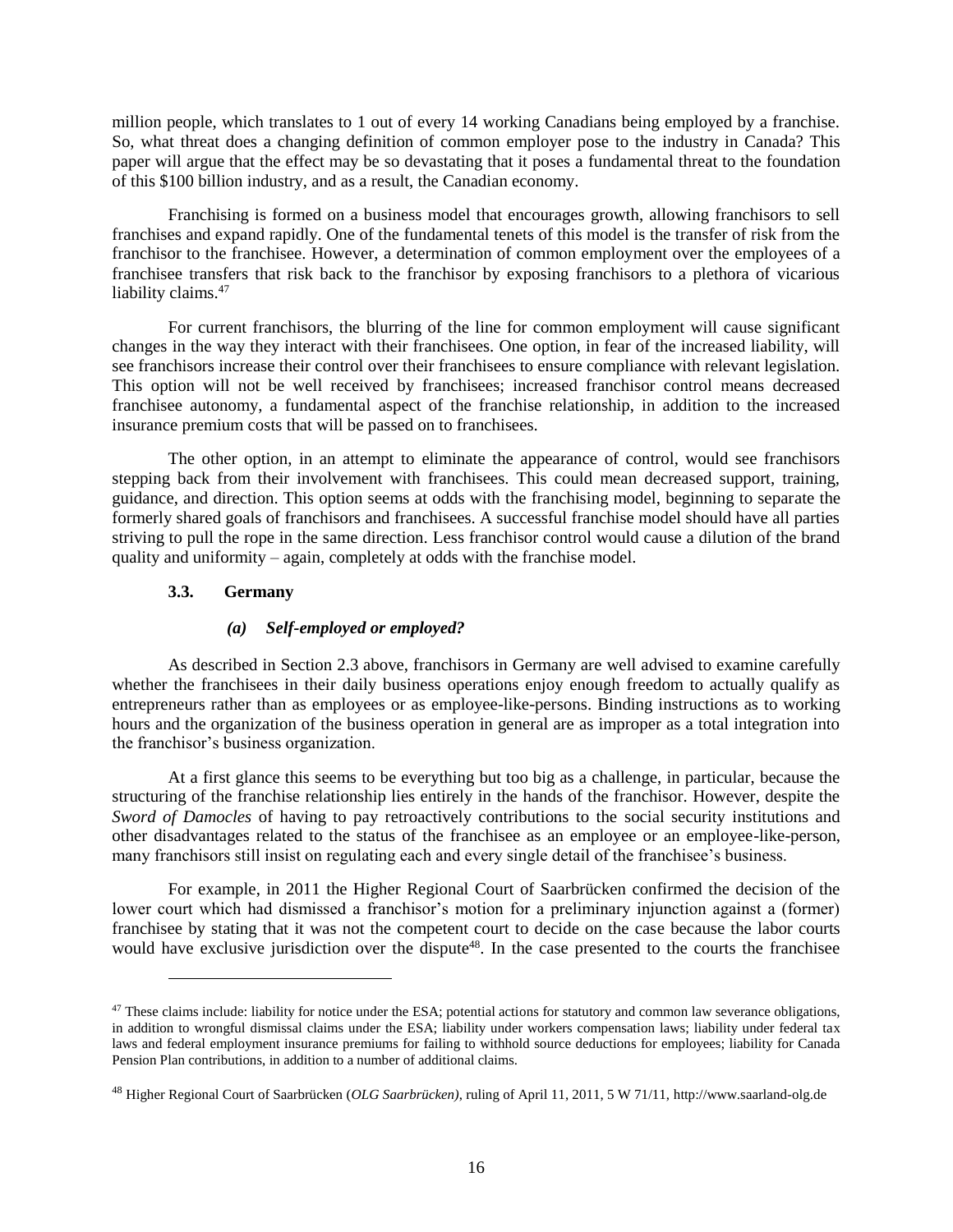owned and operated a specialty restaurant for Alsace pizza (flaming cake; "*Flammkuchen")* under the franchisor's brand. After several warning letters from the franchisor for reason of non-compliance with contractual obligations she terminated the franchise agreement and continued to operate the restaurant with the same specialties in the same location under another name. The franchisor filed a preliminary injunction for cease and desist based on section 3 of the Act against Unfair Competition (*Gesetz gegen den unlauteren Wettbewerb - "UWG"*) for reason of unlawful imitation of the franchisor's concept – and lost the case. The courts took the view that by adhering to the provisions in the franchise agreement and the instructions in the manual the franchisee's dependence would be comparable to the one of an employee. She was considered to be economically and socially dependent.

#### *(b) Is this criminal behavior?*

Determining the franchisee's status as employee or employee-like-person is anything but academic. And it's not only about the money: in particular circumstances the management may be held criminally liable for the franchisor's failure to pay social security contributions.

In a case decided by the Higher Regional (Criminal) Court of Frankfurt in 2014,<sup>49</sup> the public prosecutor had accused the sole managing director of a limited liability company (*Gesellschaft mit beschränkter Haftung - GmbH)* of a violation of section 266a of the German Criminal Code for withholding and misappropriation of employment remuneration in an amount exceeding EUR 7.2 Mio.. A detention warrant against the managing director was issued.

The company's business purpose was to provide the services of foreign (mainly Eastern European) care givers to private families and elderly people in need of support. To that aim the company entered into franchise agreements with self-employed and independent care givers. The care givers then entered into a care service contract with the respective person (or his or her relatives). The care service agreement was drafted by the company and it regulated in detail the services to be provided by the respective care giver.

The public prosecutor took the position that despite the title of the contract which was headed with "Franchise Agreement" the company in fact had the status of an employer. In that capacity the company would have been required to pay social security contributions for about 5,900 (!) Eastern European care givers for which the company had acted as an intermediary in a period of more than 5 ½ years from 2007 to 2012.

The criminal court evaluated each element of the contractual relationship. It came to the conclusion that despite a very strict framework the company would have no right of direction which would be comparable to the one of an employer – also because the actual service agreement was to be entered into directly between the care givers and the families rather than with the company. Further, after having heard several witnesses the court answered the question whether the care givers were bearing the entrepreneurial risk of their services to the affirmative and acknowledged that they would have a certain degree of flexibility. As a result of a detailed and careful evaluation the court denied the company's status as an employer and revoked the arrest warrant against the managing director.

## *(c) Minimum wage violations*

l

The newly introduced statutory minimum wage law in Germany provides for heavy fines in case of violation. Pursuant to section 21 of the Minimum Wage Act a fine of up to EUR 30,000 may be imposed on employers violating record keeping obligations, insurance requirements, or others. A fine of

<sup>49</sup> Higher Regional Court of Frankfurt a. M., March 7, 2014, 1 Ws 179/13, BeckRS 2014, 17893.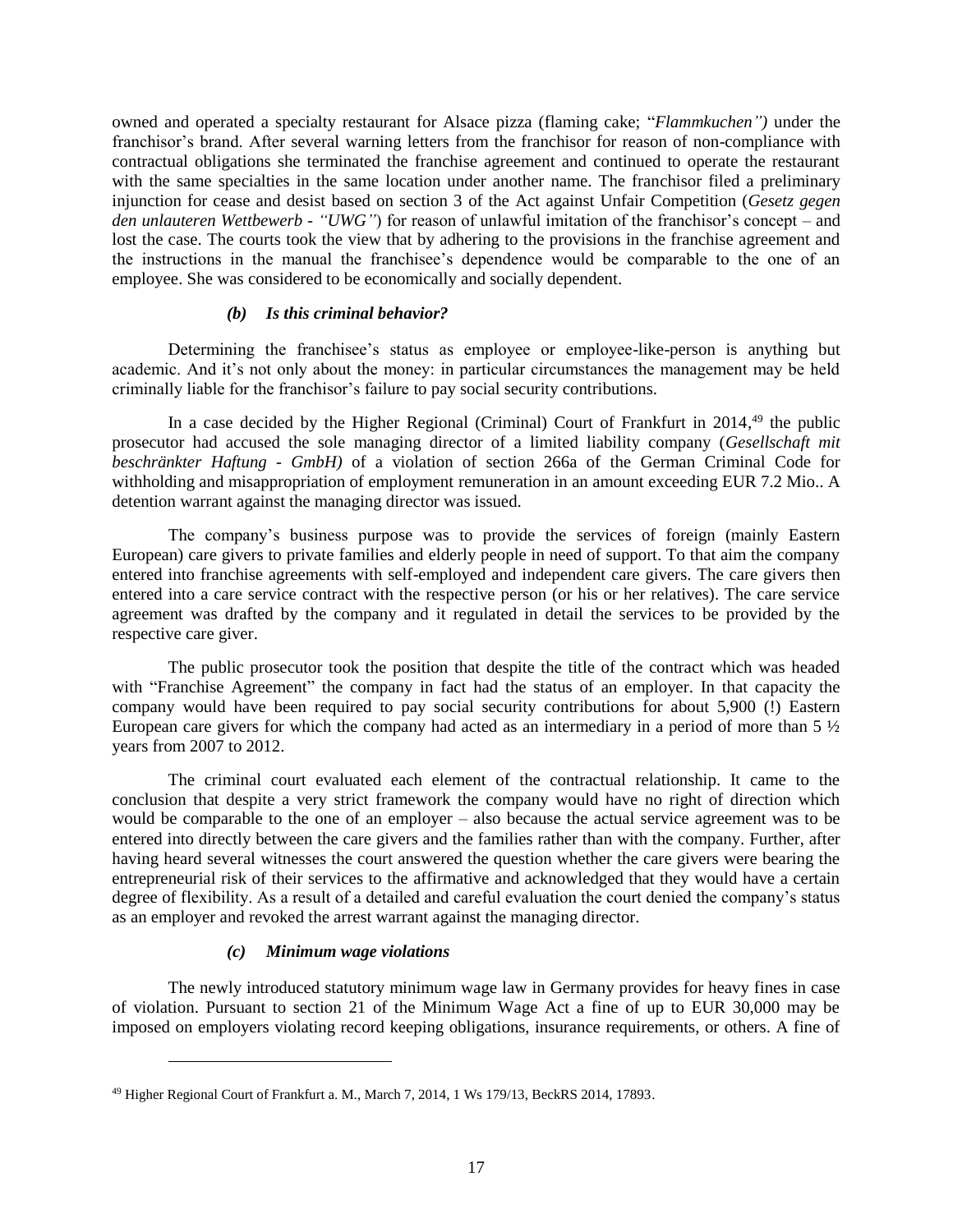up to EUR 500,000 may be imposed on employers who fail to pay the minimum wage in time and on those who do not pay at all.

The risk for franchisors to be held liable for minimum wage violations of their franchisees is rather a theoretical one under the statutory liability regime provided for in German civil law statutes. One would have to interpret the relationship between franchisor and franchisee as a relationship between a general contractor and a sub-contractor in order to be able to argue a direct liability of the franchisor. And there are no serious voices arguing this. However, a franchisee's violation of his employer obligations under the statutory minimum wage law may have a disastrous impact on the entire franchise system's reputation and brand credibility. Franchisors are therefore well advised to not only actively address the aspect of compliance with statutory minimum wage with their franchisees but to implement processes allowing them to react immediately in case that violations occur.

## **3.4. United States**

The franchise model in the U.S. has until recently fulfilled the important function of allowing businesses to have greater certainty as to their employment liabilities. The law provided that where such businesses lacked day-to-day operational control over franchisees they would not be subject to liability based on the actions of these third parties. This, in turn, enabled small businesses to develop and larger businesses to expand. It remains to be seen how far the NLRB's new BFI joint employer standard will go in the franchise context, and how far the courts will allow the Board (or other labor agencies) to go. The recent changes to the joint employer standard, however, if ultimately expanded so as to subsume the franchise model threaten to saddle franchisors with increased uncertainties and increased liabilities, and threaten a real possibility that economic harm will result.

### **4. Issues for Franchisors and Master Franchisees Doing Business**

## **4.1. Australia**

Until there are any changes to Australian laws or judicial pronouncements creating a concept of joint employment foreign franchisors exporting their system into Australia, should in their master franchise agreement or area developer agreement pass all burdens associated with Australian workplace laws to the master franchisee or area developer.

Foreign franchisors that either directly enter into unit franchise agreements with franchisees or do so via an Australian subsidiary should also do likewise.

Simple contract terms requiring the master franchisee, area developer or franchisee to become fully appraised of and comply with all relevant workplace laws and any industrial instruments governing the employees of the franchisee should suffice, although they still have to be careful about being willfully blind.

Any franchisor or master franchisee must decide the level of control it seeks. There are really only two options:

- Being "all in" by directly, or in conjunction with the master franchisee or area developer:
	- o Providing to and educating franchisees all information necessary for franchisees to comply with workplace laws;
	- o Ensuring all information is updated as soon as there is any changes to workplace obligations (this would be hard for foreign franchisors without them putting an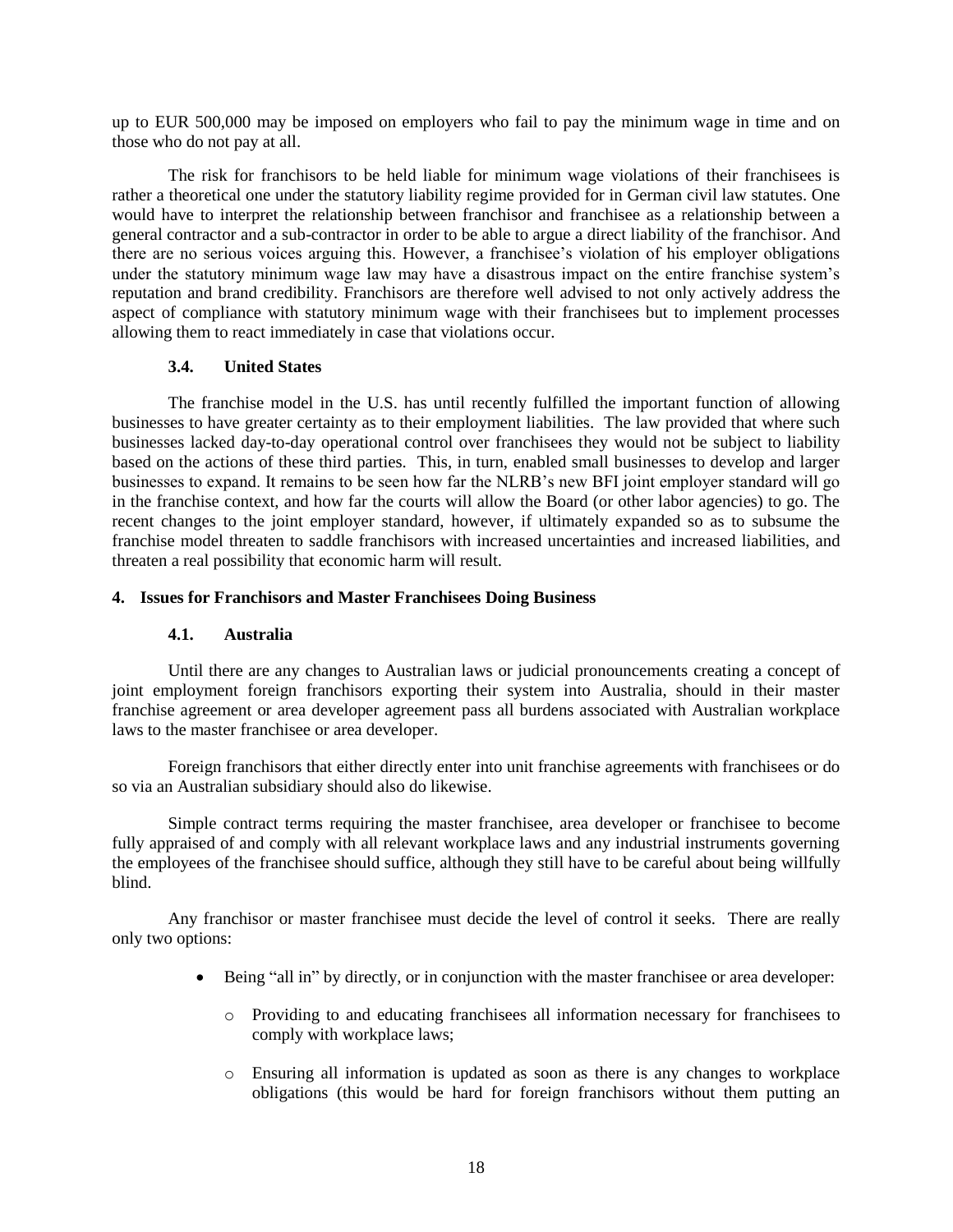experienced workplace law firm or adviser on retainer to perform this task for the network and have that firm or advise to offer some form of "hotline support" to franchisees $50$ ;

- o Rigorously auditing franchisees' compliance with workplace laws and taking strong action when violations are discovered; or
- Being "no in" by passing all burdens workplace law compliance to the franchisee as outlined above – even with this option, franchisors should rigorously audit franchisees' compliance with workplace laws and take strong action when violations are discovered.

### **4.2. Canada**

The NLRB decision in *Browning-Ferris* is not binding in Canada, but there have been similar decisions in Canadian jurisprudence. The important issue to note for foreign franchises entering Canada is that Canada operates on a completely different set of legislation and common law. What applies in the United States, does not necessarily apply in Canada. Having said that, there is a decision from the OLRB in Ontario that issued a similar finding, albeit not in the context of franchising.

In a case involving a paper a recycling company, the Board sought to determine whether the recycling company and the staffing agency that hired the employees were common employers. The Board was unable to determine which entity exerted greater control over the day to day working conditions of the staff, and held both entities to be common employers.<sup>51</sup>

Franchises entering the Canadian market should discuss their business operations with Canadian counsel. Franchisors must work with counsel to find the middle ground of control without exposing themselves to liability, while still protecting the quality and uniformity of their brands. It is imperative that franchisors remove themselves from the day to day control of employees of franchisees, and counsel should include contractual language indicating such in franchise agreements and master franchisee agreements.

## **4.3. Germany**

l

## *(a) Minimum wage law and pre-contractual disclosure obligations*

In Germany, franchisors have a pre-contractual obligation to disclose relevant information to franchise prospects allowing them to evaluate the chances and risks related to the franchise relationship they are about to enter into. With the newly implemented statutory wage law which came into effect as of January 1, 2015, the documentation used by franchisors prior to that date may no longer be accurate: franchisors must ensure that the documentation they provide to franchise prospects in the pre-contractual phase does not contain outdated and therefore inaccurate information which are based on experiences and profitability forecasts relating to the time before the Minimum Wage Act came into effect, for example if the introduction of the minimum wage had an impact on the calculation of working hours. At a least, the respective documentation should be accompanied by a corresponding note. Failing to update the precontractual disclosure documentation in that respect bears the risk for franchisors of being held liable for damages claimed by franchisees for reason of having been misled when making their decision.

<sup>50</sup> In Australia, the Subway franchisee organization, IPCA, supported by the franchisor, has done this.

<sup>51</sup> *Teamsters, Local 419 v. Metro Waste Paper Recovery Inc*., 2009 CarswellOnt 9240, [2009] O.L.R.B. Rep. 911.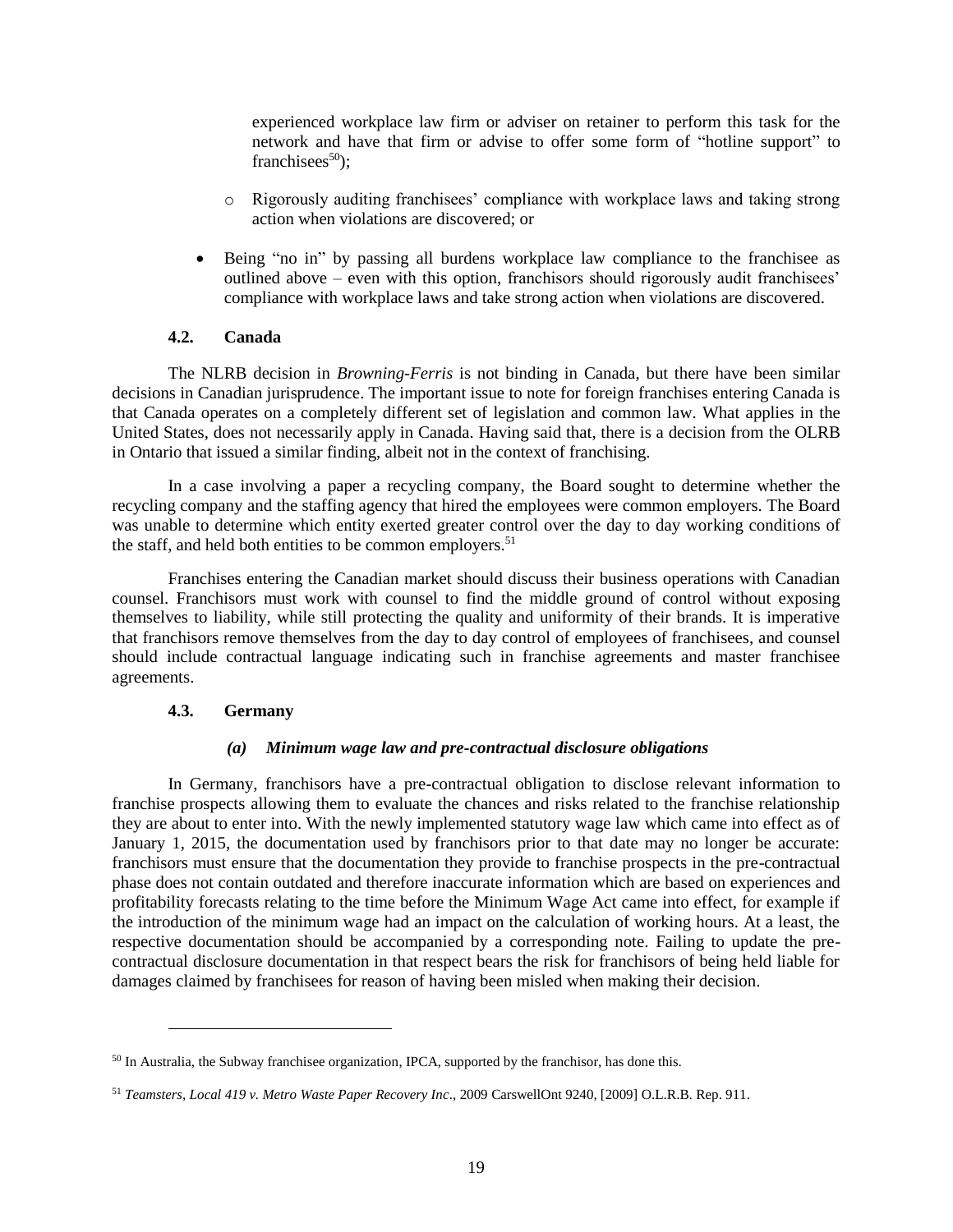#### *(b) Franchisors: watch out for stand-alone franchises!*

As discussed above, a franchisee's and a franchisor`s respective obligation to pay their equal share of contributions to the social security insurances depends on the franchisee's status as an employee or an employee-like-person. However, in exceptional circumstances, a franchisee – despite the fact that his status is confirmed to be the one of a self-employed and independent entrepreneur - is required nevertheless to pay statutory pension insurance contributions.

In case of the so-called "stand-alone" franchise businesses the courts in Germany have repeatedly ruled that franchisees are in need of the protection granted by the statutory pension funds. They were therefore held liable for payment of the statutory pension contribution which currently corresponds to 18.7% of the earnings<sup>52</sup>.

Section 2 sentence 1 no. 9 of Book 6 of the Social Code provides that an entrepreneur who essentially works for only one principal and who has no employees for whom social security payments are due has a statutory obligation to pay contributions to the pension funds. Several courts have ruled that the criterion "working essentially for one principal only" is fulfilled in case of franchise businesses that are operated by one individual franchisee. In such constellations, the court held that the franchisor was the one and only principal, and not the franchisee's customers buying products or services at the franchisee's shop. Recent court rulings include cases of a bakery shop operated by a single franchisee<sup>53</sup>, a concept for tutoring children<sup>54</sup>, and in 2014 the case of a PC-service provider<sup>55</sup>.

Pursuant to sections 169 and 171 of Book IV of the Social Code the contributions to the pension funds must be borne by the entrepreneur (franchisee) alone. Franchisors offering franchise concepts allowing the business operation by individual franchisees with no further employees are therefore not obliged to pay 50% of the contributions to the pension funds (unlike in the cases where the franchisee's status is confirmed to correspond to the one of an employee).

However, franchisors of such concepts should be aware of the fact that they have an obligation to include the information on the potential for the franchisee to be subject to statutory pension payments in their pre-contractual disclosure documentation. Failure to inform a franchise prospect on that aspect gives rise for the franchisee to challenge the validity of the franchise agreement for reason of improper (because incomplete) pre-contractual obligation and to claim damages.

#### *(c) Promotions and Advertisements: a real challenge for franchisors*

While the joint employment issue may not (yet) be of great relevance for franchisors in Germany, and while the pitfall of overregulating the franchisee's business operation with the result of being a de facto employer can easily be avoided by franchisors, highest degree of attention is owed to aspects related to consumer protection and to fair commercial practices. A recent decision of the Federal Court of Justice<sup>56</sup> involving the German franchise concept "Fressnapf", the market leader of pet supplies in

 $\overline{\phantom{a}}$ 

 $52$  Up to a contribution ceiling of EUR 74,400 per year in the "old" federal states (West-Germany) and EUR 64,800 in the "new" federal states (former East-Germany"

<sup>53</sup> Federal Social Court (*Bundessozialgericht – "BSG")*, November 4, 2009, B 12 R 3/08 R, NJW 2010, 2539

<sup>54</sup> Social Court Cologne, April 17, 2012, S 7 R 406/10 WA, BeckRS 2012, 69153

<sup>55</sup> Social Court Düsseldorf, September 11, 2014, S 27 R 1367/12, ZVertriebsR 2015, 164

<sup>56</sup> Bundesgerichtshof (*BGH*), February 4, 2016, I ZR 194/14, http://juris.bundesgerichtshof.de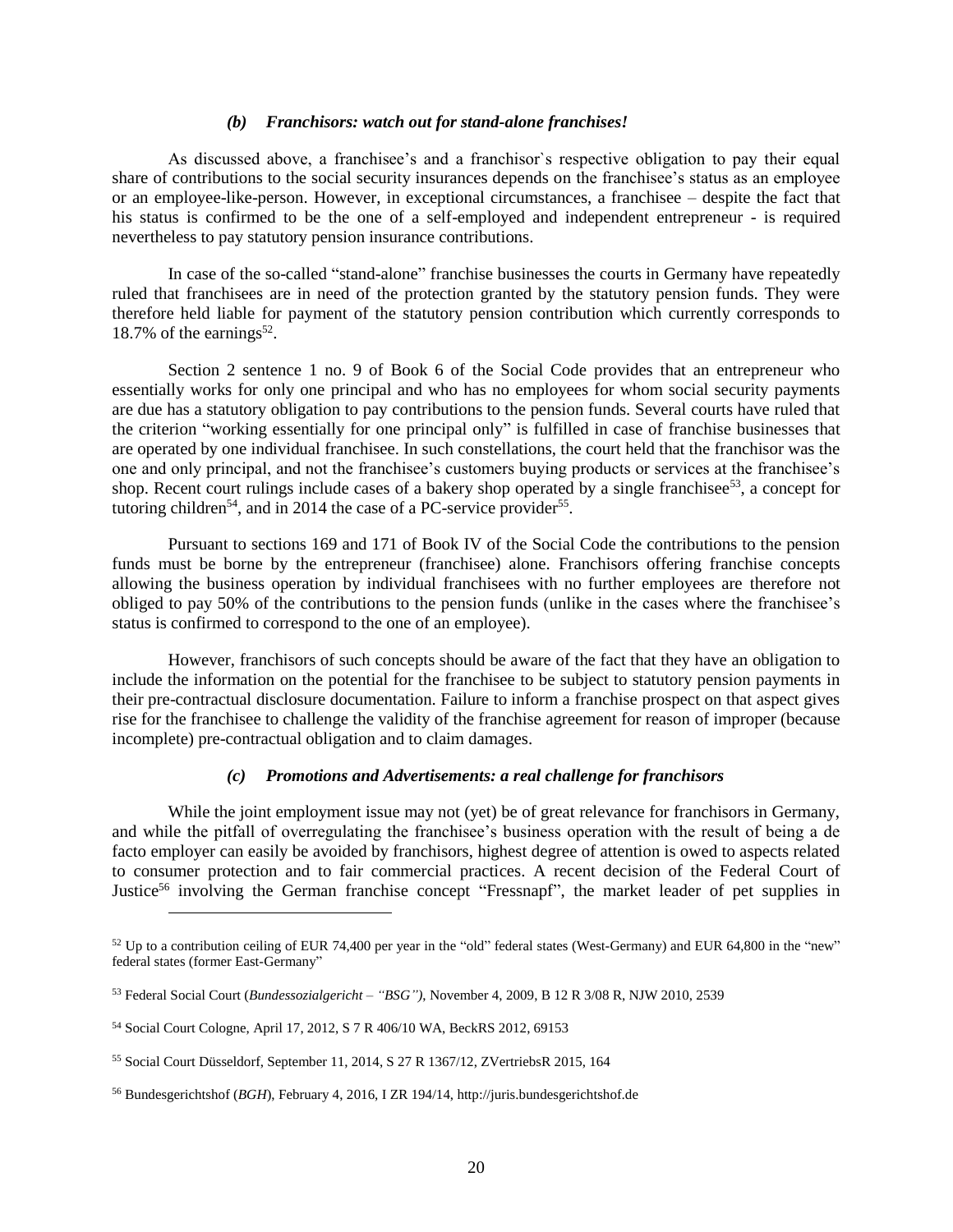Europe, confirmed the major challenges for franchisors when using marketing materials in connection with special offers.

The franchisor of the Fressnapf-concept in a 24-pages color brochure had advertised special offers for certain products which were made available in certain Fressnapf franchise shops in a defined period. On the front page of the brochure and on each of the following pages the franchisor had placed the following disclaimer: "All offers are exclusively non-binding recommended retail prices and are available in participating stores only." On the last page of the brochure the franchisor had placed the information "Fressnapf-markets in your area" and a list of eight Fressnapf-markets with full address and phone numbers.

The claimant, a consumer protection organization, filed suit claiming the violation of statutory provisions aiming at the protection of fair competition (sections 8, 5a, 4, and 12 of the German Act against unfair competition – *UWG)* for reason of lack of transparency and misleading information: a consumer would not be able to determine which Fressnapf markets would actually be participating in the promotional activity.

After the court of the first instance had rejected the claim for injunction and for reimbursement of the expenses related to the warning, the court of the second instance granted the injunction. The appeal (revision) filed by the franchisor had no success, the Federal Court of Justice confirmed the ruling of the Higher Regional Court of Düsseldorf stating that the disclaimer used by the franchisor was insufficient: instead, the franchisor would have been obliged to identify clearly which of the eight Fressnapf-markets listed on the last page were participating in the promotion. By failing to do so the franchisor was held to withhold information which was considered essential for the decision making process of the customer and therefore misleading within the meaning of sections 3 and 5 of the Act against unfair competition.

## **4.4. United States**

Franchisors entering the U.S. should become conversant with the above described recent changes in joint employer standards and should review their franchise agreements and practices to determine whether any "red flags" exist under the recent NLRB, DOL, and EEOC rulings. Particular attention should be given to avoiding the appearance of exercising direct or indirect control over the employees of franchisees, specifically with regard to hiring, discipline, firing, supervising, scheduling, and training.

#### **5. Conclusions and Future Developments**

## **5.1. Australia**

At the moment, there is no recognized concept of joint employment in Australia, with the only area for potential exposure for franchisor arising under the accessorial liability provisions of the FWA. The fact that in one franchise network alone, there has been up to \$100 million in underpayments means that governments will be looking for ways to provide more protection for affected employees.

During 2015, the Australian Senate Education and Employment References Committee was primarily set up to investigate the impact of Australia's work visa programs on the Australian labor market. Mid-way through its hearings, the news broke about the illegal activity within 7-Eleven, thereby causing the Committee to consider issues such as joint employment and the termination restrictions in the Code referred to above.

Relevantly, the Committee, in its March 2016 report, has recommended: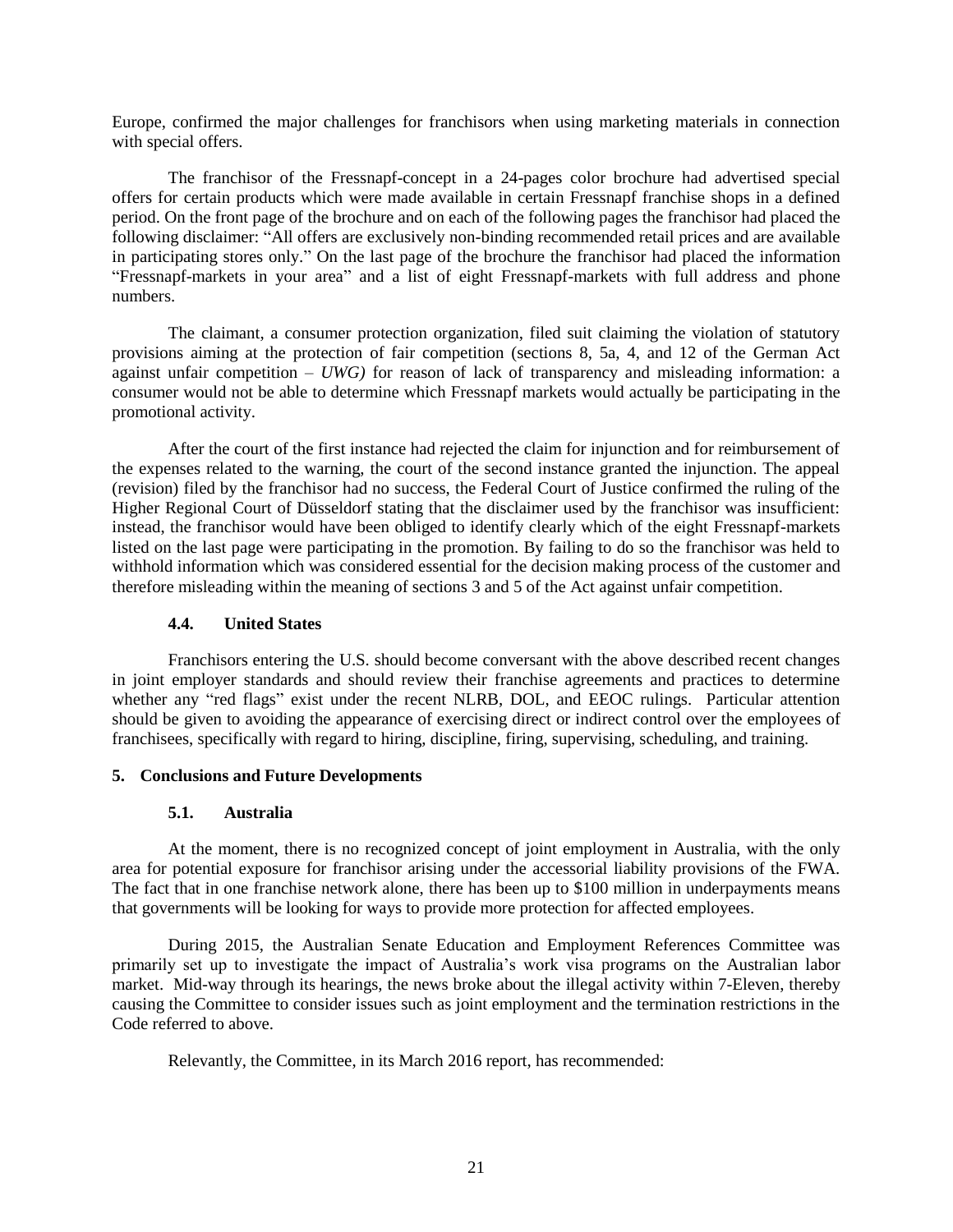- That Treasury and the ACCC review the Code with a view to assessing the responsibilities of franchisors and franchisees regarding compliance with workplace law and whether there is scope to impose some degree of responsibility on a franchisor and the merits of otherwise doing;
- That Treasury and the ACCC review the Code with a view to clarifying whether the franchisor can terminate the franchise agreement without notice where there are reasonable grounds for believing that serious contraventions of the FWA have occurred; and
- That consideration be given to amending the Code to allow a franchisor to terminate the franchise agreement without notice where there are reasonable grounds for believing that serious contraventions of the FWA have occurred.

The first relatively soft recommendation was made in the face of submissions by a large trade union and the ACTU (the peak trade union body in Australia) that joint employment legislation be introduced. Implicitly the Committee rejected those submissions, whilst recognising that laws may become necessary imposing some responsibilities on franchisors. The Franchise Council of Australia does not support laws imposing some responsibilities on franchisors and will no doubt lobby heavily against the introduction of such laws.

The Greens Party (a minor political party in Australia) has introduced a Bill into Federal Parliament<sup>57</sup> which, if passed, would allow employees employed under a franchise system to obtain unpaid entitlements from the franchisor.

This Bill has not yet been debated and given the current composition of the Australian Parliament, is unlikely to be passed, primarily because our Liberal National Party Coalition government, which controls the House of Representatives, is conservative, pro-business and pro-employer. Its former minister for small business is now the Chairman of the Franchise Council of Australia and it is expected he will heavily lobby against the passage of the Bill.

However, Australia goes to the polls this year, perhaps as early as July. If the Australian Labor Party (pro-employee, pro-union) is elected, it may bow to the pressure of the Greens Party (which itself is more left-wing) and vote in favour of this Bill.

In addition, influential commentators are publicly advocating that franchisors should bear some responsibility for the illegal employment activities of franchisees. It is hoped that the Franchise Council of Australia will seek to balance the public debate.

Finally, given recent concerns raised by the FWO about the high threshold required to prove accessorial liability, it is possible that future governments may seek to amend section 550 of the FWA in a way that makes it easier to prove accessorial liability.

Whether any law imposing liability of franchisors comes into existence, franchisors must become more vigilant in monitoring and auditing franchisees' compliance with workplace laws and taking stern action if violations are discovered. They must also be alert to obvious signs of possible violations and act accordingly.

<sup>57</sup> *Fair Work Amendment (Recovery of Unpaid Amounts for Franchisee Employees) Bill 2015*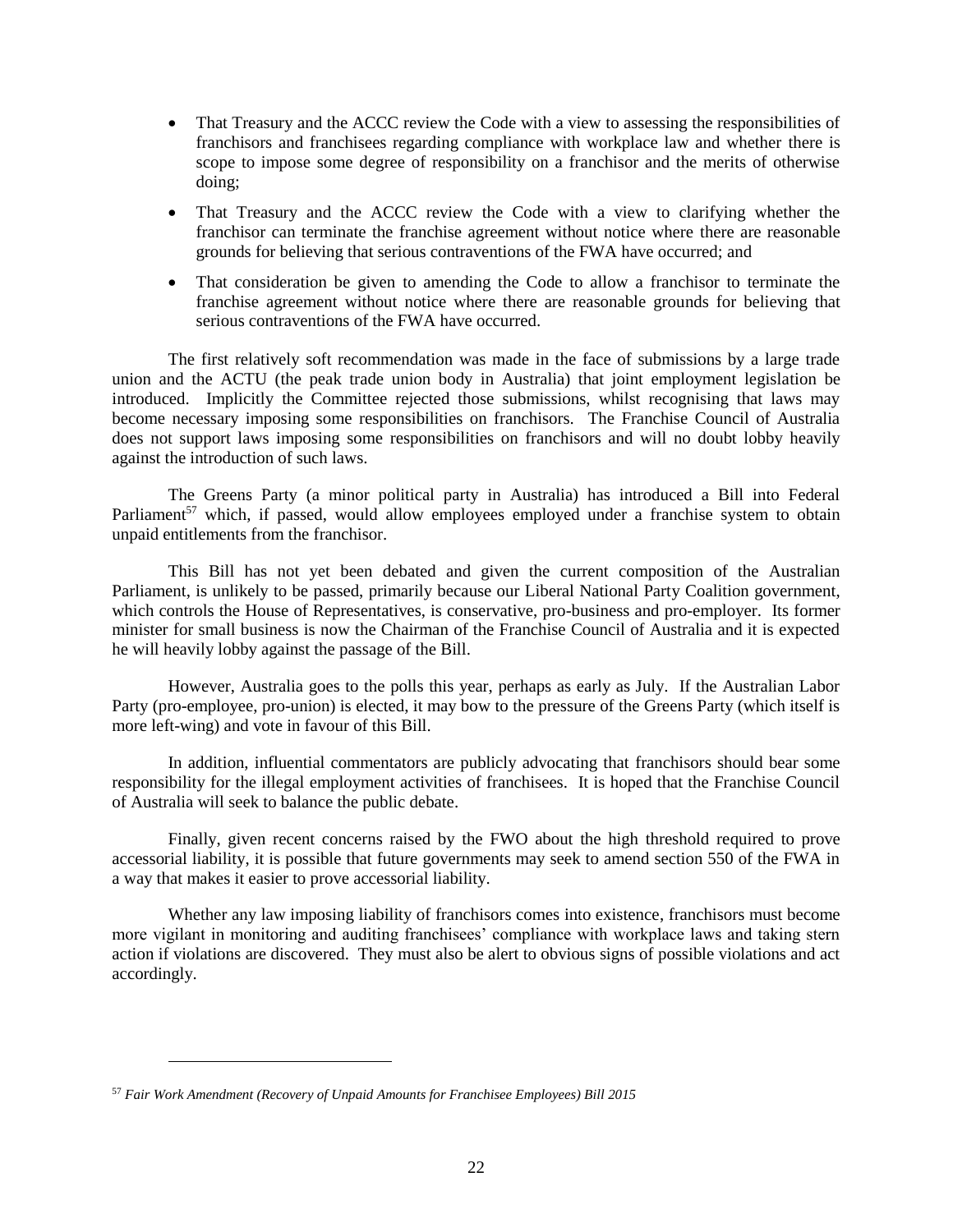### **5.2. Canada**

As mentioned earlier, the Changing Workplace Review is expected to issue their final report in the summer of 2016. It is hopeful that, on the backs of successful lobbying by stakeholders and the CFA, that Ontario's path (and Canada's, in turn) will diverge from the United States on the common employer issue. If not, the 76,000 different franchise operations and their over one million employees in Canada might be in jeopardy.<sup>58</sup>

## **5.3. Germany**

In the current legal environment in Germany, the risk for a franchisor to be held jointly liable with the franchisee as an employer or the franchisee's employees is practically non-existent. Nevertheless, no franchisor can afford to ignore a franchisee's violation of statutory minimum wage laws or other obligations in view of the tremendous risk of damages to the good reputation of the system and the brand credibility.

Further, a franchisor regulating a franchisee's business operation in each and every regard should not be surprised to be considered as the franchisee's employer with all the obligations associated therewith. This can be avoided by leaving enough flexibility for the franchisee to organize his own business.

The major challenge for franchisors in Germany in these days seems to be to comply with all statutory provisions dedicated to protect consumers' interests and to bridge the gap between the duty to inform and practicability. Here, once again, the franchise model does not really fit into the legal landscape of statutory law in Germany.

## **5.4. United States**

 $\overline{a}$ 

The new NLRB and other standards for joint employment in the U.S. are unsettled and have not yet been tested in the courts. It also remains unclear whether and to what extent the new standards apply to the various aspects of franchising agreements. Nevertheless, franchisors and franchisees should carefully monitor legal developments and take prudent steps to avoid the appearance of excessive control over franchisee employees.

<sup>58</sup> *Canadian Franchise Statistics & Info*, online: [http://www.franchiselink.ca/canadian-franchise-faqs/canadian-franchise](http://www.franchiselink.ca/canadian-franchise-faqs/canadian-franchise-statistics-info/)[statistics-info/](http://www.franchiselink.ca/canadian-franchise-faqs/canadian-franchise-statistics-info/)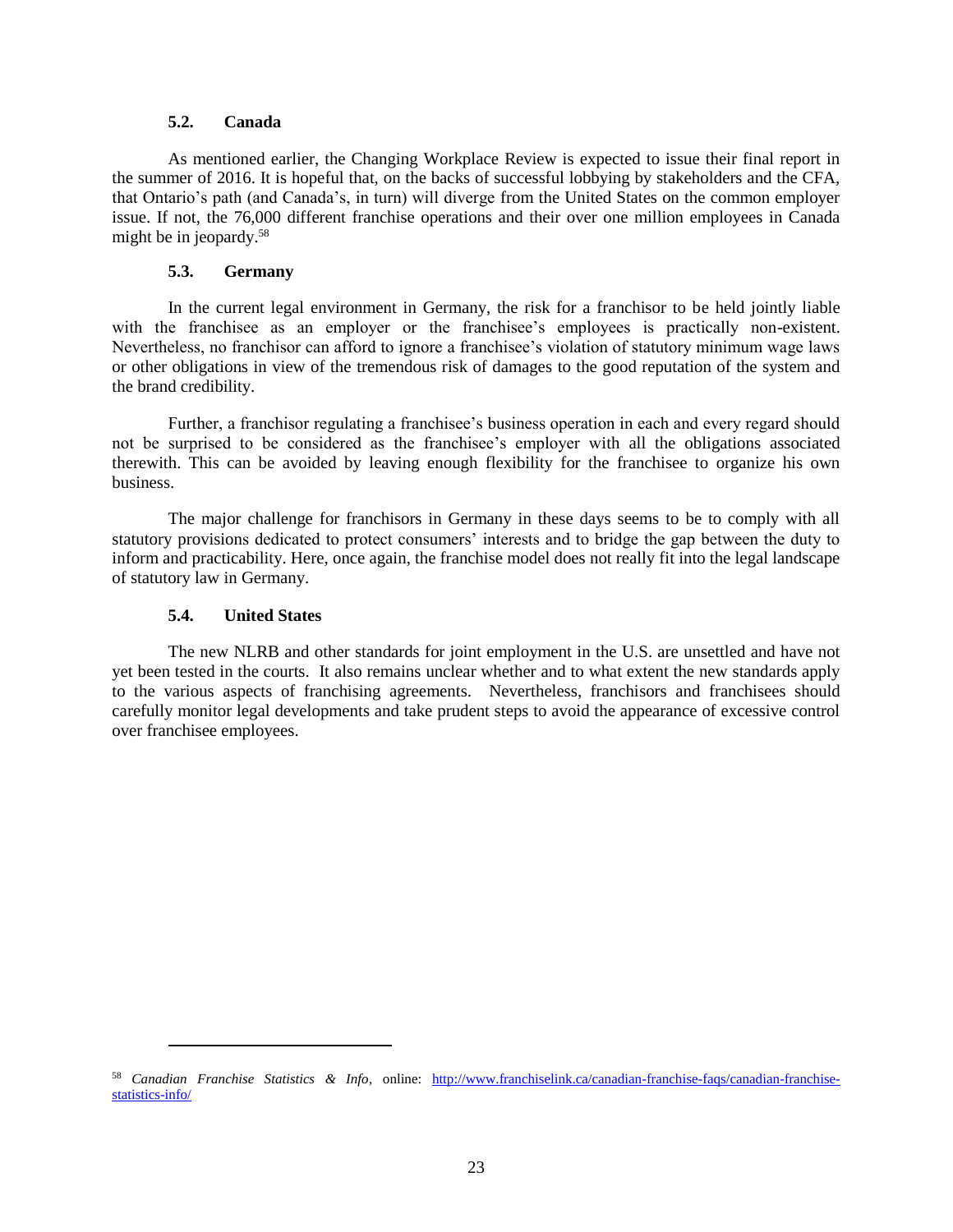#### **SPEAKER BIOGRAPHIES**

#### **Maury Baskin – Littler Mendelson, Washington, DC, USA [\(mbaskin@littler.com\)](mailto:mbaskin@littler.com))**

Maury Baskin is a shareholder in the Washington, D.C. office of Littler Mendelson, the world's largest law firm focused exclusively on labor and employment law and employee benefits. As a member of Littler's Workplace Policy Institute, Maury focuses on national labor policy, challenging excessive government regulation on behalf of small and large business, including franchisors and franchisees. Maury has litigated against changes to U.S. joint employer standards and advised franchises regarding compliance. He is currently leading federal court challenges against the US Department of Labor and the National Labor Relations Board on behalf of industry coalitions. Maury was named the Washington DC Lawyer of the Year 2015 by "Best Lawyers in America."

### **Philip Colman [\(philip.colman@mst.com.au\)](mailto:philip.colman@mst.com.au))**

Philip Colman is a partner in Melbourne, Australia based law firm, MST Lawyers. He is a member and, former head of, MST's franchising practice group, which acts for a large number of local and internationally based franchise systems. Philip's practice currently focuses on dispute resolution, litigation and regulatory investigations involving franchisors, franchisees and master franchisees and he has had significant experience in drafting franchise agreements, disclosure documents and transactional documents. Philip is a nationally accredited mediator and a member of the legal committee of the Franchise Council of Australia. Philip is the author of numerous legal papers relating to developing issues in franchising in Australia and the laws affecting participants in the franchising sector, particularly under Australian competition law.

#### **Dagmar Waldzus, Buse Heberer Fromm, Hamburg, Germany [\(Waldzus@buse.de\)](mailto:Waldzus@buse.de))**

Dagmar Waldzus is a partner in the Hamburg office of Buse Heberer Fromm, a full-service law firm with 6 offices in Germany. She studied law at the universities of Passau and Hamburg and earned a Master's in International Legal Studies from New York University in 1996. Dagmar is the head of the firm's Commercial Team and her practice is focused on franchise, sales and distribution law. She is an associated expert with the German Franchise Association and a frequent author on various topics in franchise and distribution law. As a speaker she has presented programs for the German Franchise Institute, the International Bar Association, and the International Franchise Association. Dagmar frequently advises franchisors in connection with the internationalization of their concepts - inbound and outbound.

#### **Larry Weinberg, Cassels Brock, Toronto, Ontario, Canada [\(lweinberg@casselsbrock.com\)](mailto:lweinberg@casselsbrock.com))**

Larry is a partner at the Toronto law firm of Cassels Brock & Blackwell LLP. Since 1989 he has had a practice that specializes in franchise law and providing all necessary legal services to franchisors. He is a member of the International Franchise Association, where he currently serves as Chair of its Supplier Forum Advisory Board, and on the IFA Board of Directors, and the Canadian Franchise Association, where he serves as Chair of the CFA's Legal and Legislative Committee and on the CFA Board of Directors. He is also currently Vice Chair of the International Bar Association's International Franchising Committee and the Immediate Past-Chair of the Ontario Bar Association's Franchise Law Section. Larry was the founder of, and to date has organised and chaired four Ontario Bar Association annual franchise law conferences. He is a member of the American Bar Association's Forum on Franchising, and in 2006, he was the first Canadian lawyer to be appointed Director of the ABA Forum's International Division and to a leadership role on its Governing Committee. In 2009 he had the honour of being Co-chair of the ABA's 32<sup>nd</sup> Annual Forum on Franchising conference. In 2004 he acted as co